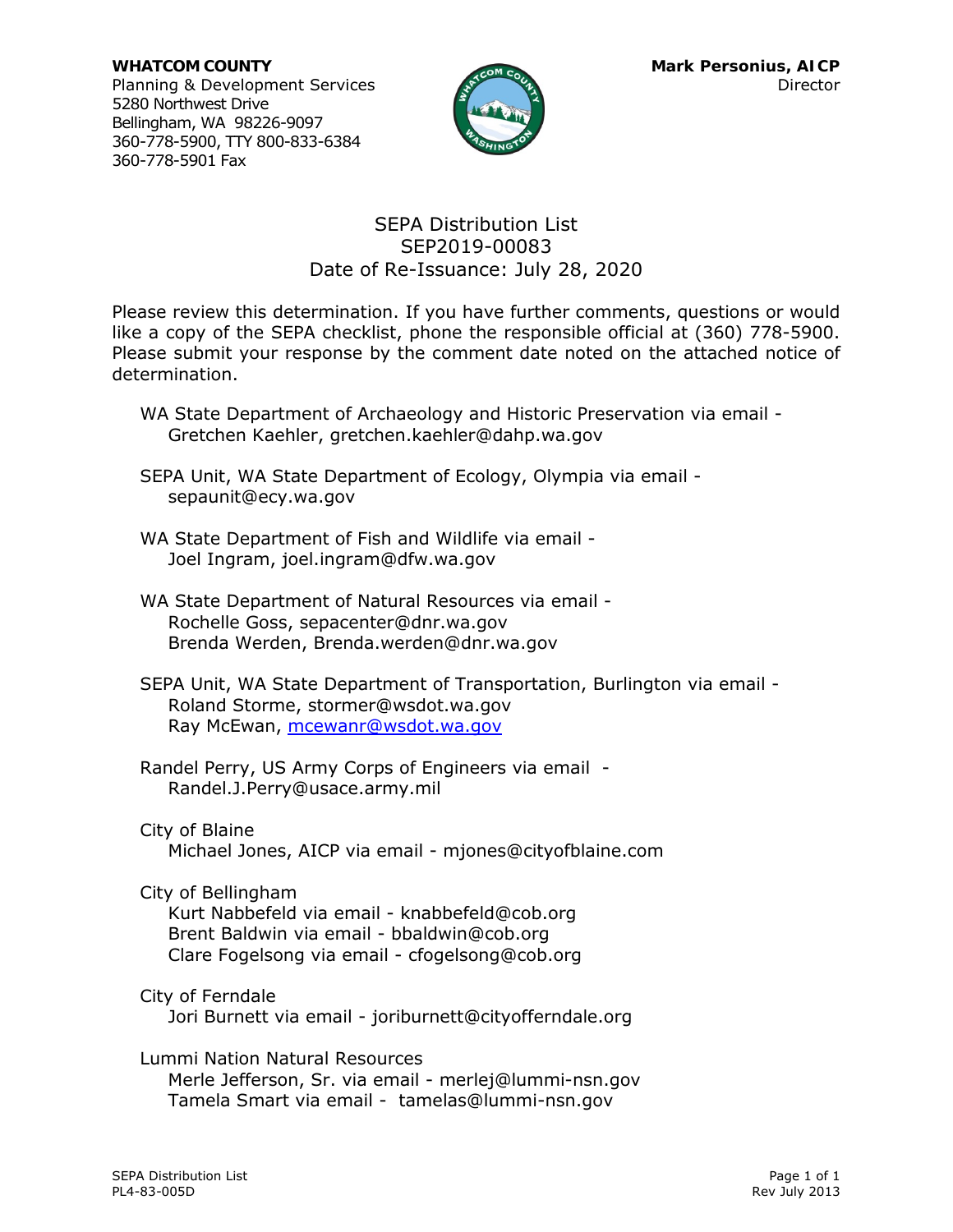Nooksack Indian Tribe

George Swanaset, JR via email - george.swanasetjr@nooksack-nsn.gov Trevor Delgado via email - [tdelgado@nooksack-nsn.gov](mailto:tdelgado@nooksack-nsn.gov)

Suquamish Indian Tribe via email [aleigh@suquamish.nsn.us](mailto:aleigh@suquamish.nsn.us)

Swinomish Indian Tribal Community via email [bcladoosby@swinomish.nsn.us](mailto:bcladoosby@swinomish.nsn.us)

Tulalip Tribe via email [tbrewer@tulaliptribes-nsn.gov](mailto:tbrewer@tulaliptribes-nsn.gov)

Whatcom County PUD No. 1 via email [stevej@pudwhatcom.org](mailto:stevej@pudwhatcom.org)

Birch Bay Water & Sewer District via email [dan@bbwsd.com](mailto:dan@bbwsd.com)

Point Roberts via email – All Points Bulletin [editor@allpointbulletin.com](mailto:editor@allpointbulletin.com)

Whatcom County Council via email - [council@whatcomcounty.us](mailto:council@whatcomcounty.us)

Foster Pepper Richard Settle via email - [Richard.settle@foster.com](mailto:Richard.settle@foster.com) 

Stoel Rives LLP Patrick Mullaney via email- [patrick.mullaney@stoel.com](mailto:patrick.mullaney@stoel.com)

Arnold & Porter Peggy Otum via email - [Peggy.Otum@arnoldporter.com](mailto:Peggy.Otum@arnoldporter.com)

Petrogas West, LLC Amanda Lund via email - [LundA@LanePowell.com](mailto:LundA@LanePowell.com)

Phillips 66 Tim Johnson via email – [Tim.d.johnson@p66.com](mailto:Tim.d.johnson@p66.com)

**WSPA** Holli Johnson via email - [hjohnson@wspa.org](mailto:hjohnson@wspa.org)

BP Cherry Point Pam Brady via email - [Pamela.Brady@bp.com](mailto:Pamela.Brady@bp.com)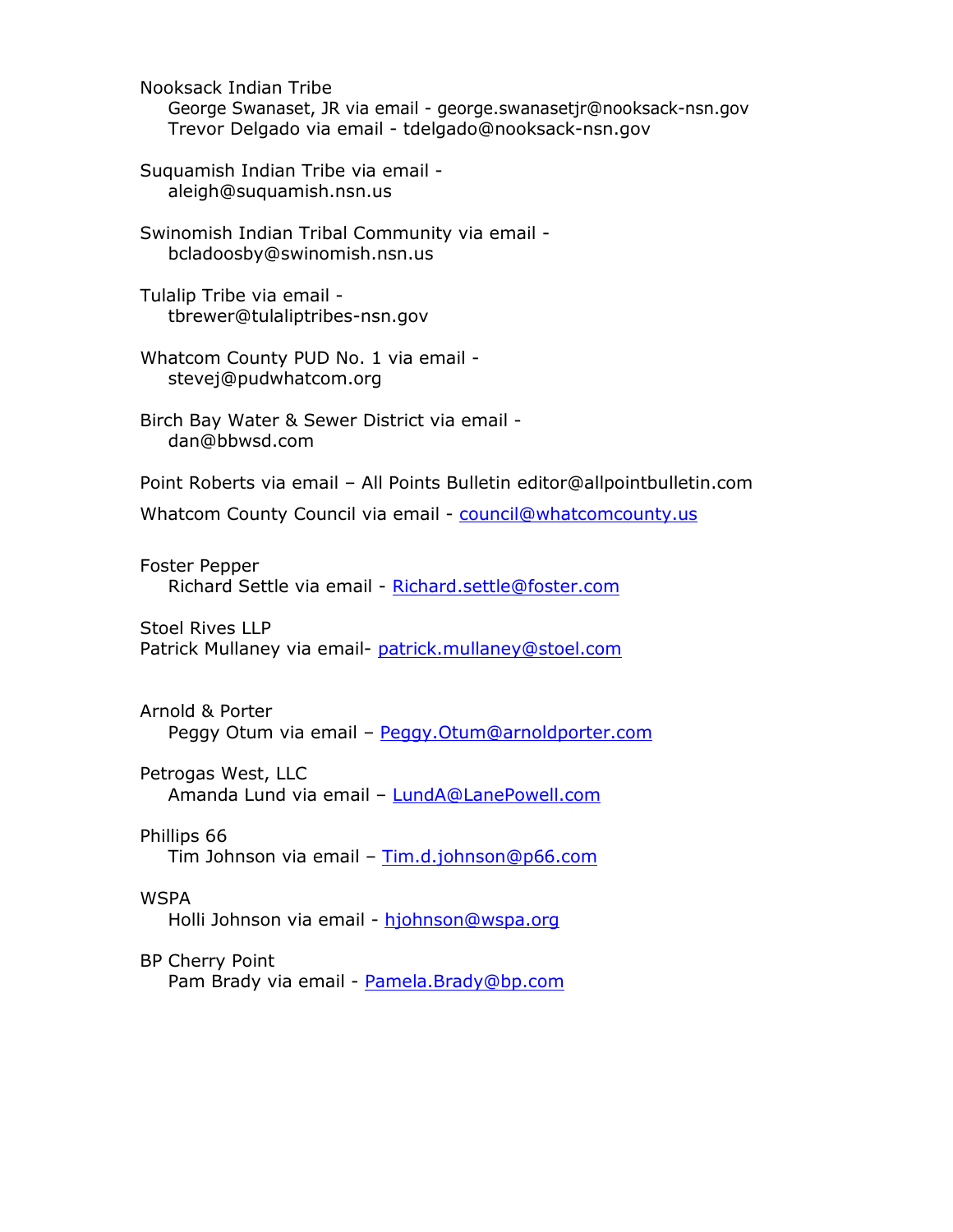**WHATCOM COUNTY** Planning & Development Services 5280 Northwest Drive Bellingham, WA 98226-9097 360-778-5900, TTY 800-833-6384 360-778-5901 Fax



### SEPA Determination of Nonsignificance (DNS)

#### File: SEP2019-00083

Project Description: A proposed non-project action to amend the County's development regulations, State Environmental Policy Act (SEPA) provisions, permit review procedures and Comprehensive Plan relating to fossil fuel facilities, renewable fuel facilities, transshipment fuel facilities and other similar land use activities. The proposal is intended to address the risks to public health, safety, and the environment associated with fossil fuel facilities. The proposal is also intended to address the negative impacts on public safety, transportation, the economy, and environment from crude oil, coal, liquefied petroleum gases, and natural gas transshipments from the Cherry Point Industrial District.

The scope of environmental review includes two proposals: Whatcom County Resolution  $#$ : 2019-037 which incorporates recommendations from the Cascadia Law Group's February 23, 2018 report to the Whatcom County Council and the Planning Commission's draft amendments. A copy of Whatcom County Resolution #: 2019-037 and the Planning Commission's draft recommendations can be found on the Whatcom County website at www.whatcomcounty.us/2914/Public-Notice.

Proponent: Whatcom County Council - Contact: Cathy B. Halka, AICP

Address and Parcel #: Cherry Point Urban Growth Area

**Lead Agency:** Whatcom County Planning & Development Services

Zoning: HII/LII Comp Plan: Major/Port Industrial UGA

Shoreline Jurisdiction: Cherry Point Management Area

The lead agency for this proposal has determined that with proper mitigation, no significant adverse environmental impacts are likely. Pursuant to RCW 43.21C.030(2)(c), an environmental impact statement (EIS) is not required. This decision was made following review of a completed SEPA environmental checklist and other information on file with the lead agency. This information is available to the public on request.

- There is no comment period for this DNS.
- X Pursuant to WAC 197-11-340(2), the lead agency will not act on this proposal for 14 days from the date of issuance indicated below. Comments must be received by 4:00 p.m. on August 11, 2020 and should be sent to: Matt Aamot, maamot@whatcomcounty.us.

Responsible Official: Mark Personius, mpersoni@whatcomcounty.us

Title: Director

Telephone: 360-778-5900

5280 Northwest Drive **Address:** Bellingham, WA 98226

Date of Issuance: July 28, 2020

Signature:  $\begin{matrix} \mathcal{U} & \mathcal{U} \end{matrix}$ 

An aggrieved agency or person may appeal this determination to the Whatcom County Hearing Examiner. Application for appeal must be filed on a form provided by and submitted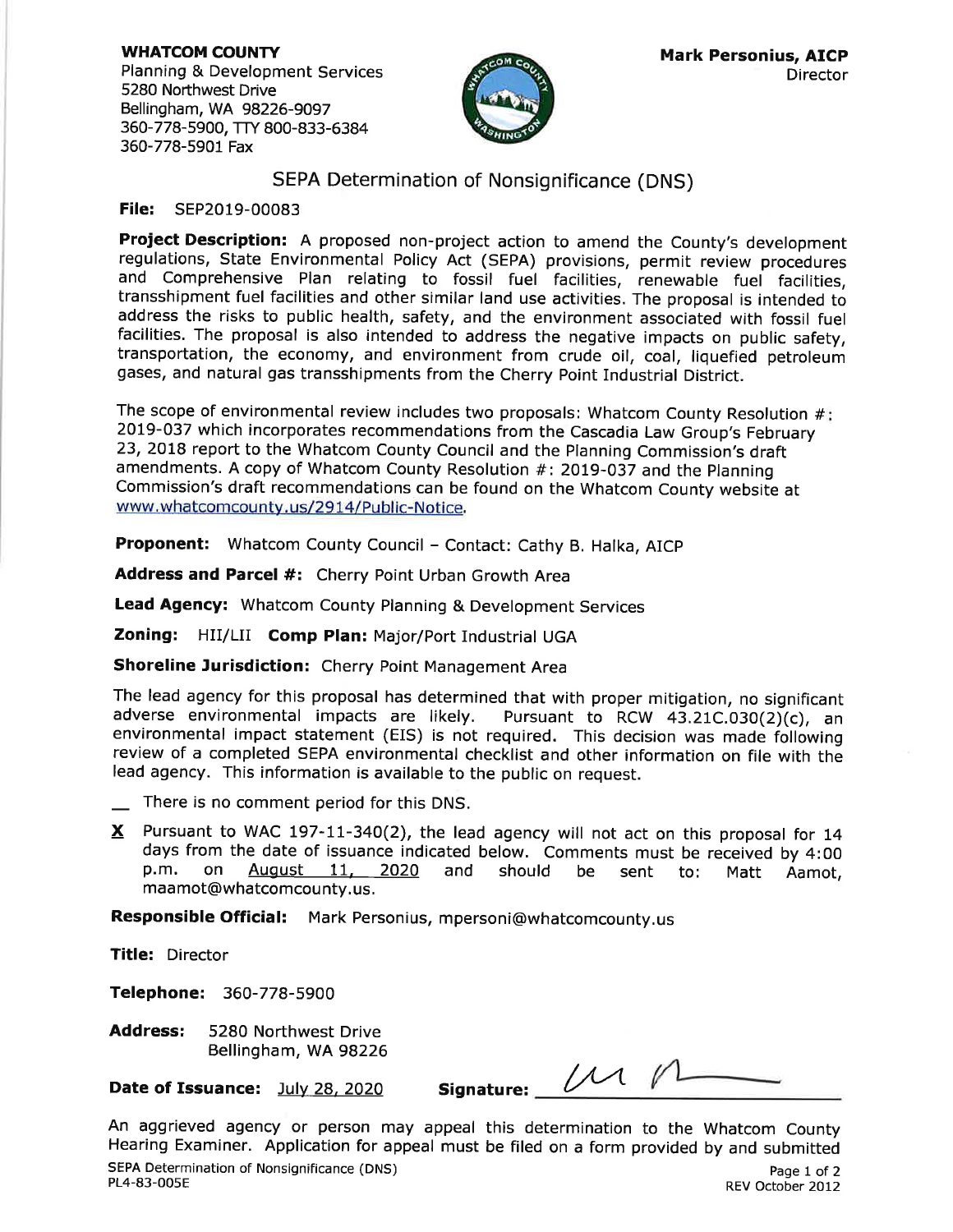to the Whatcom County Current Planning Division located at 5280 Northwest Drive, Bellingham, WA 98226, during the ten days following the comment period, concluding August 21, 2019.

You should be prepared to make a specific factual objection. Contact Whatcom County Current Planning Division for information about the procedures for SEPA appeals.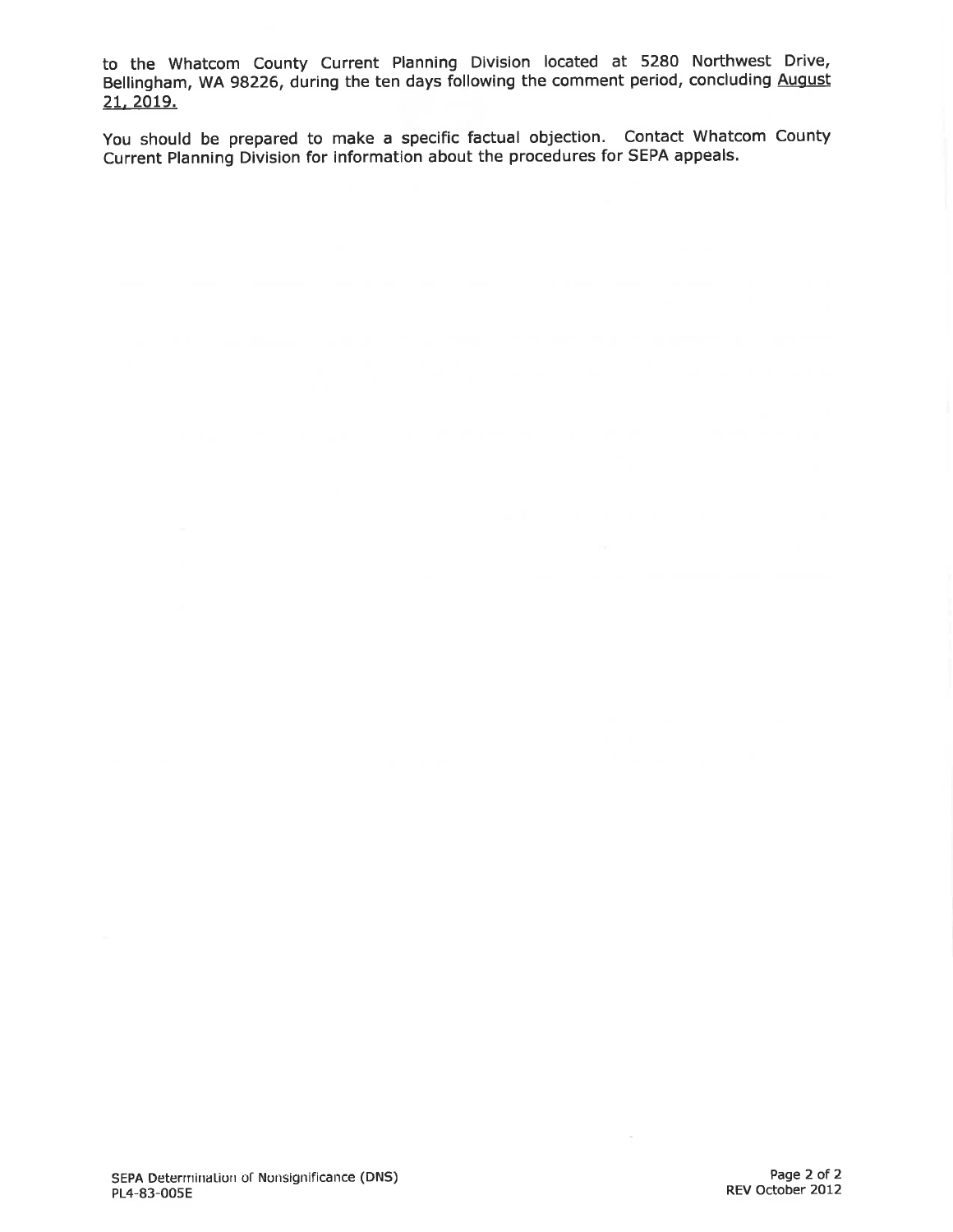**WHATCOM COUNTY Mark Personius, AICP** Planning & Development Services and the contractor of the Director Director 5280 Northwest Drive Bellingham, WA 98226-9097 360-778-5900, TTY 800-833-6384 360-778-5901 Fax



SEPA Determination of Nonsignificance (DNS) Legal Notice

To be published one time only on: **July 28, 2020**

CHARGE TO: Whatcom County Planning & Development Services 5280 Northwest Drive Bellingham, Washington 98226 **Acct #451232**

### **WHATCOM COUNTY GIVES PUBLIC NOTICE THAT THE FOLLOWING SEPA THRESHOLD DETERMINATION OF NON-SIGNIFICANCE (DNS) HAS BEEN ISSUED TODAY SUBJECT TO THE 14 DAY COMMENT PERIOD CONCLUDING ON, AUGUST 11, 2020.**

**File:** SEP2019-00083

**Project Description:** A proposed non-project action to amend the County's development regulations, State Environmental Policy Act (SEPA) provisions, permit review procedures and Comprehensive Plan relating to fossil fuel facilities, renewable fuel facilities, transshipment fuel facilities and other similar land use activities. The proposal is intended to address the risks to public health, safety, and the environment associated with fossil fuel facilities. The proposal is also intended to address the negative impacts on public safety, transportation, the economy, and environment from crude oil, coal, liquefied petroleum gases, and natural gas transshipments from the Cherry Point Industrial District.

The scope of environmental review includes two proposals: Whatcom County Resolution #: 2019-037 which incorporates recommendations from the Cascadia Law Group's February 23, 2018 report to the Whatcom County Council and the Planning Commission's draft amendments. A copy of Whatcom County Resolution #: 2019-037 and the Planning Commission's draft recommendations can be found on the Whatcom County website at [www.whatcomcounty.us/2914/Public-Notice.](http://www.whatcomcounty.us/2914/Public-Notice)

**Proponent:** Whatcom County Council– Contact: Cathy B. Halka, AICP

**Address and Parcel #:** Cherry Point Urban Growth Area

**Lead Agency:** Whatcom County Planning & Development Services

**Zoning:** HII/LII **Comp Plan:** Major/Port Industrial UGA **Shoreline Jurisdiction:** Cherry Point Management Area

**ANY PERSON OR AGENCY MAY APPEAL THE COUNTY'S COMPLIANCE WITH WAC 197-11 BY FILING AN APPEAL WITH THE WHATCOM COUNTY PLANNING AND DEVELOPMENT SERVICES LOCATED AT 5280 NORTHWEST DRIVE, BELLINGHAM, WA 98226. APPEALS MUST BE MADE WITHIN 10 DAYS AFTER THE END OF THE COMMENT PERIOD.**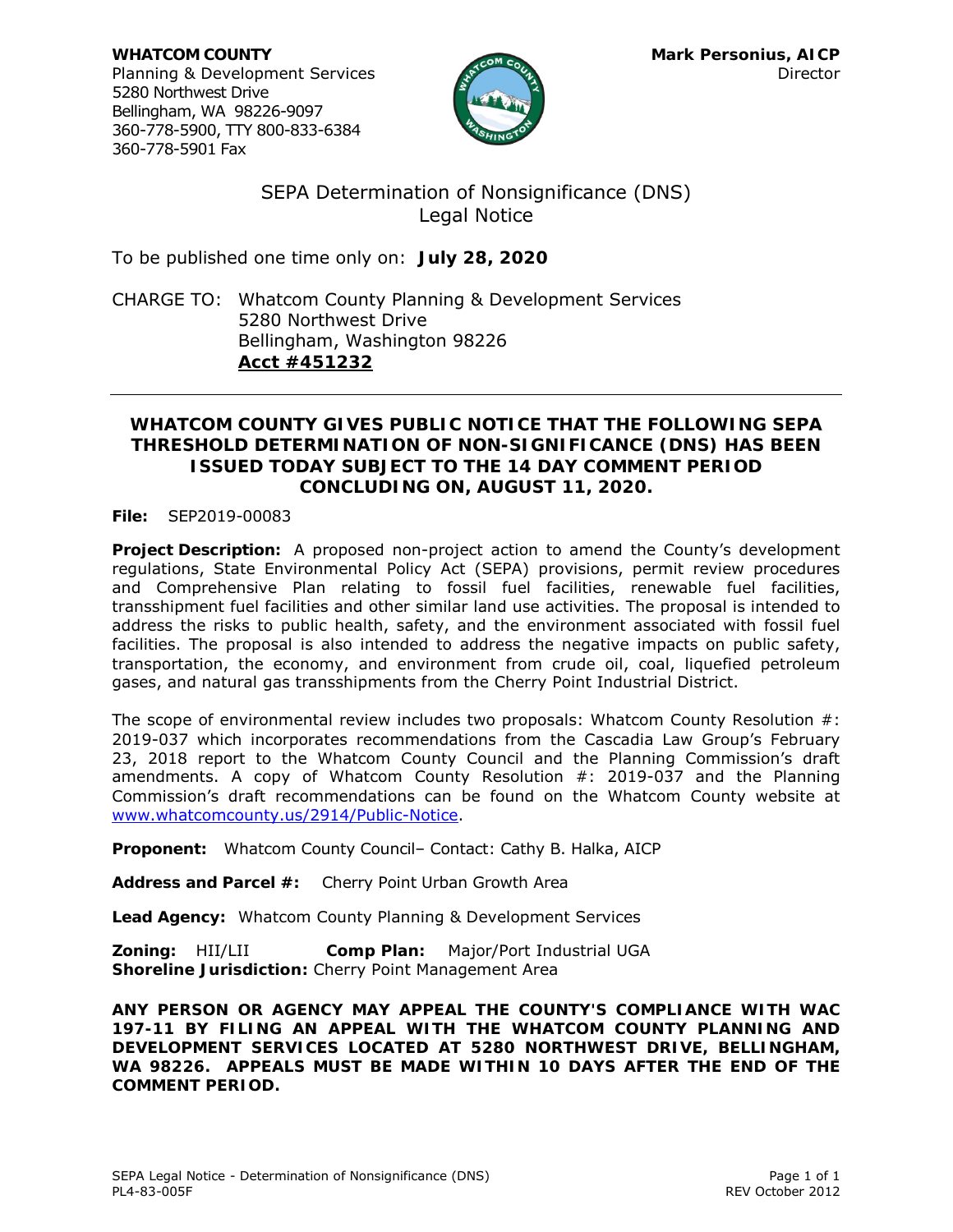Planning & Development Services and Director Director 5280 Northwest Drive Bellingham, WA 98226-9097 360-778-5900, TTY 800-833-6384 360-778-5901 Fax





SEP 2019 - 00083

SEPA Environmental Checklist

### Purpose of Checklist:

Governmental agencies use this checklist to help determine whether the environmental impacts of your proposal are significant. This information is also helpful to determine if available avoidance, minimization or compensatory mitigation measures will address the probable significant impacts or if an environmental impact statement will be prepared to further analyze the proposal.

### Instructions for Applicants:

This environmental checklist asks you to describe some basic information about your proposal. Please answer each question accurately and carefully, to the best of your knowledge. You may need to consult with an agency specialist or private consultant for some questions. You may use "not applicable" or "does not apply" only when you can explain why it does not apply and not when the answer is unknown. You may also attach or incorporate by reference additional studies reports. Complete and accurate answers to these questions often avoid delays with the SEPA process as well as later in the decision-making process. EPITSED<br>
CRUSTED CONSTRATION SEP ACTION SEP AND CODES CONSTRATION DURIES SOVERNMENT ESCONDUNITY (SOVERNMENT SOVERNMENT SOVERNMENT IS USED AND MONETATION ON CONSTRATION CONSTRATION (THE SUPPORT OF THE CONSTRATION CONSTRATIO

The checklist questions apply to all parts of your proposal, even if you plan to do them over a period of time or on different parcels of land. Attach any additional information that will help describe your proposal or its environmental effects. The agency to which you submit this checklist may ask you to explain your answers or provide additional information reasonably related to determining if there may be significant adverse impact.

### Use of Checklist for Non-Project Proposals:

For non-project proposals (such as ordinances, regulations, plans and programs), complete the applicable parts of sections A and B plus the Supplemental Sheet for Non-project Actions (Part C). Please completely answer all questions that apply and note that the words "project", "applicant", and "property or site" should be read as "proposal", "proponent" and "affected geographic area", respectively. The lead agency may exclude (for non-projects) questions in Part B – Environmental Elements that do not contribute meaningfully to the analysis of the proposal.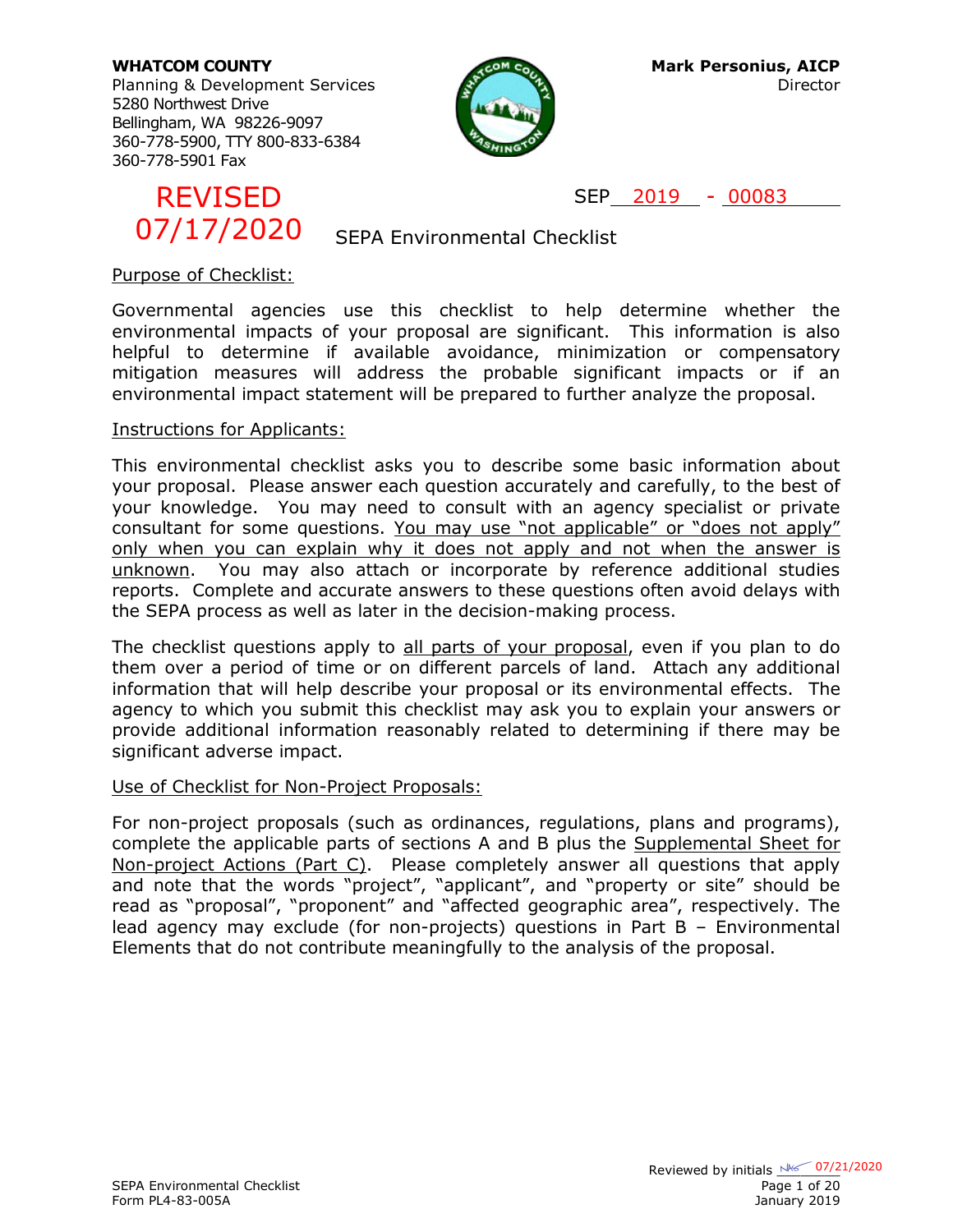### **A Background**

- 1 Name of proposed project, if applicable: Cherry Point UGA Comprehensive Plan and Zoning Code Amendments
- 2 Name of applicant: Whatcom County Council Applicant phone number: 360-778-5010 Applicant address: 311 Grand Avenue, Suite 105 City, State, Zip or Postal Code: Bellingham, WA 98225 Applicant Email address: council@co.whatcom.wa.us
- 3 Contact name: Cathy B. Halka, AICP Contact phone number: 360-778-5010 Contact address: 311 Grand Avenue, Suite 150 City, State, Zip or Postal Code: Bellingham, WA 98225 Contact Email address: chalka@co.whatcom.wa.us
- 4 Date checklist prepared: August 20, 2019 Updated July 17, 2020
- 5 Agency requesting checklist: Whatcom County
- 6 Proposed timing or schedule (including phasing, if applicable): Recommendations by the Planning Commission to the County Council are expected in Summer 2020 and final County Council action is expected in Fall 2020.
- 7 Do you have any plans for future additions, expansion, or further activity related to or connected with this proposal? Yes If yes, explain:  $No$
- 8 List any environmental information you know about that has been prepared, or will be prepared, directly related to this proposal: The environmental documents listed in the attached 'Cherry Point Amendments SEPA Checklist - Supporting Documents Incorporated by Reference' are relevant to this proposal and are hereby incorporated by reference.
- 9 Do you know whether applications are pending for governmental approvals of other proposals directly affecting the property covered by your proposal? Yes l If yes, explain.  $\overline{N}$   $\overline{V}$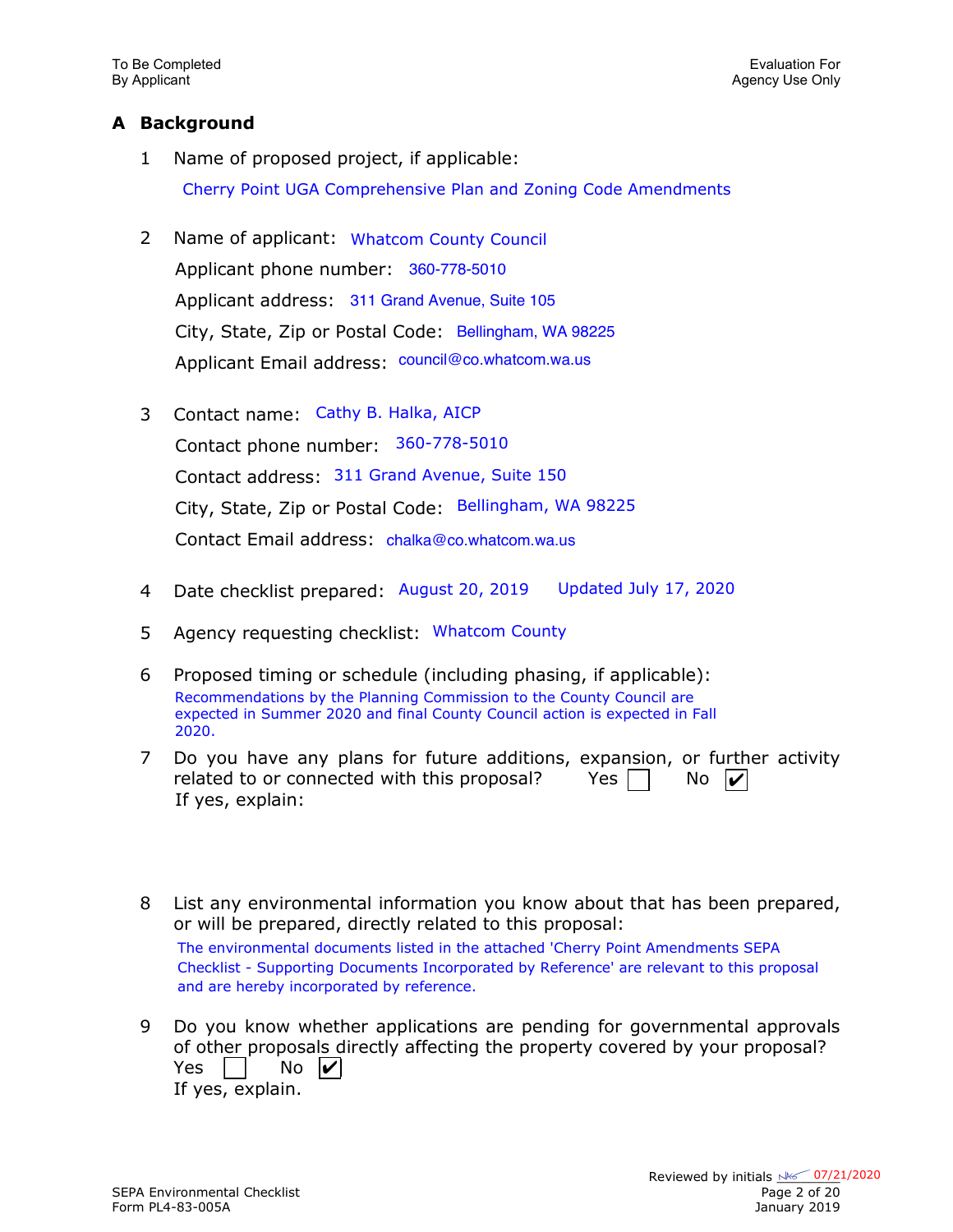10 List any government approvals or permits that will be needed for your proposal, if known.

The Whatcom County Council and Whatcom County Planning Commission, following an extensive public review process, are considering a range of alternative amendments to the Comprehensive Plan and County development regulations related to the Cherry Point Industrial area and other areas of the County. Recommendations by the Planning Commission to the County Council are expected in Summer 2020 and final County Council action is expected in Fall 2020. A summary of the range of proposed amendments is described in Section 11 below. Adoption of an ordinance by the Whatcom County Council is required for approval of the amendments.

11 Give brief, complete description of your proposal, including the proposed uses and the size of the project and site. *There are several questions later in this checklist that ask you to describe certain aspects of your proposal. You do not need to repeat those answers on this page.* (Lead agencies may modify this form to include additional specific information on project description.)

See additional information attached.

12 Location of the proposal. Give sufficient information for a person to understand the precise location of your proposed project, including a street address, if any, and section, township, and range, if known. If a proposal would occur over a range of area, provide the range or boundaries of the site(s). Provide a legal description, site plan, vicinity map, and topographic map, if reasonably available. While you should submit any plans required by the agency, you are not required to duplicate maps or detailed plans submitted with any permit applications related to this checklist.

The proposed amendments cover all areas in Whatcom County, including the Heavy Impact Industrial and Light Impact Industrial Districts, with primary effect on the Cherry Point Industrial District. New SEPA provisions apply county-wide. Responses pertaining to questions pertaining the nature of the site will focus on the Cherry Point Industrial District.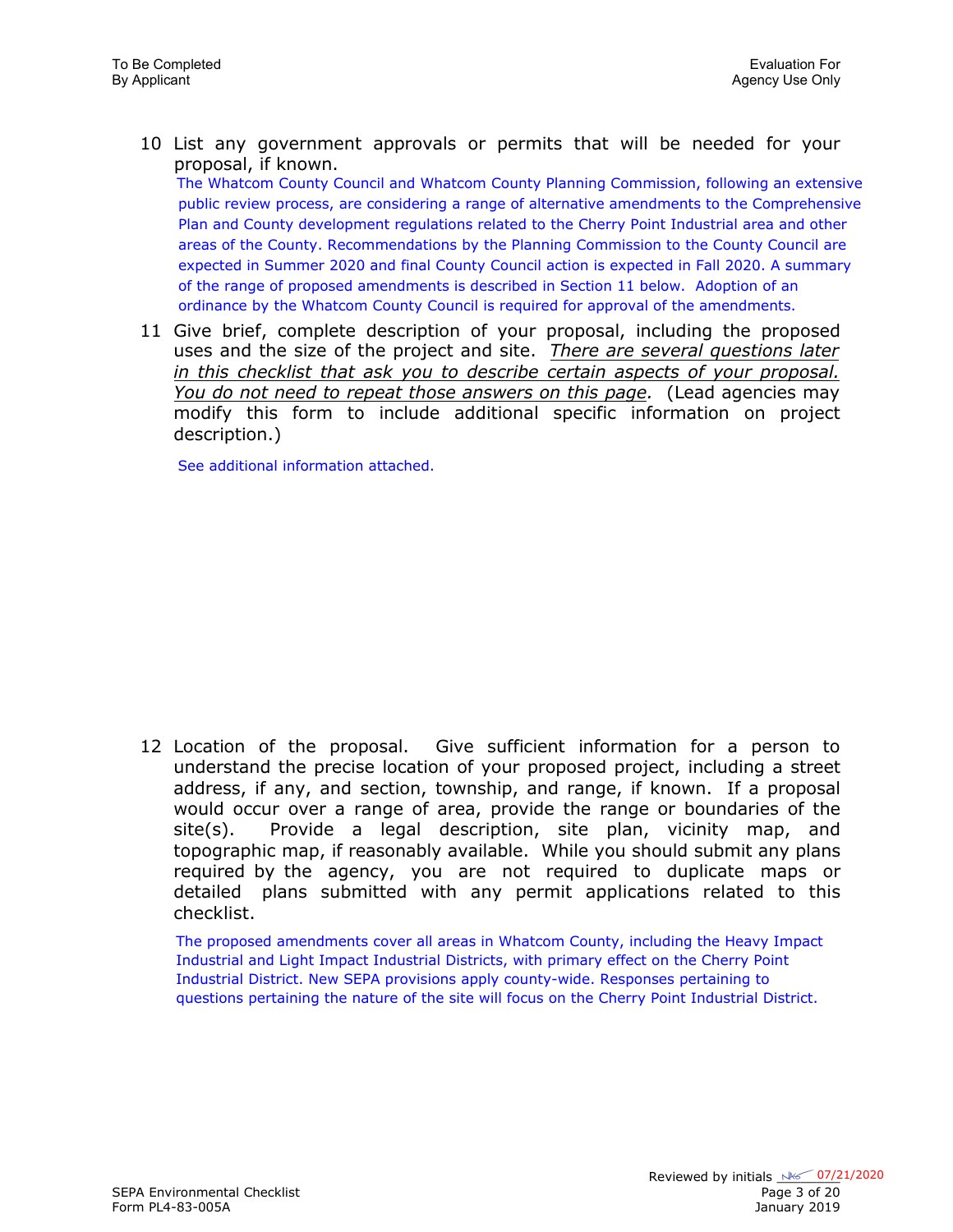### **B Environmental Elements**

- 1 Earth
	- a. General description of the site:
		- Flat ✔
		- Rolling ✔
		- Hilly ✔
		- Steep Slopes ✔
		- **Mountainous**
		- **Other**
	- b. What is the steepest slope on the site (approximate percent slope)? Vertical bluffs along the coastline, 3-8% slopes in other areas
	- c. What general types of soils are found on the site (for example, clay, sand, gravel, peat, muck)? If you know the classification of agricultural soils, specify them and note any agricultural land of long-term commercial significance and whether the proposal results in removing any of these soils.

There are various soil types throughout the Cherry Point UGA including silt loam, silt clay loam, loess and volcanic ash, and glaciomarine drift.

d. Are there surface indications or history of unstable soils in the immediate vicinity? Yes  $|\boldsymbol{v}|$  No

If so, describe.

There are naturally eroding bluffs along the coastal shore.

e. Describe the purpose, type, total area, approximate quantities and total affected area of any filling excavation or grading proposed.

N/A: non-project

Indicate source of fill. N/A: non-project

Indicate were excavation material is going.

N/A: non-project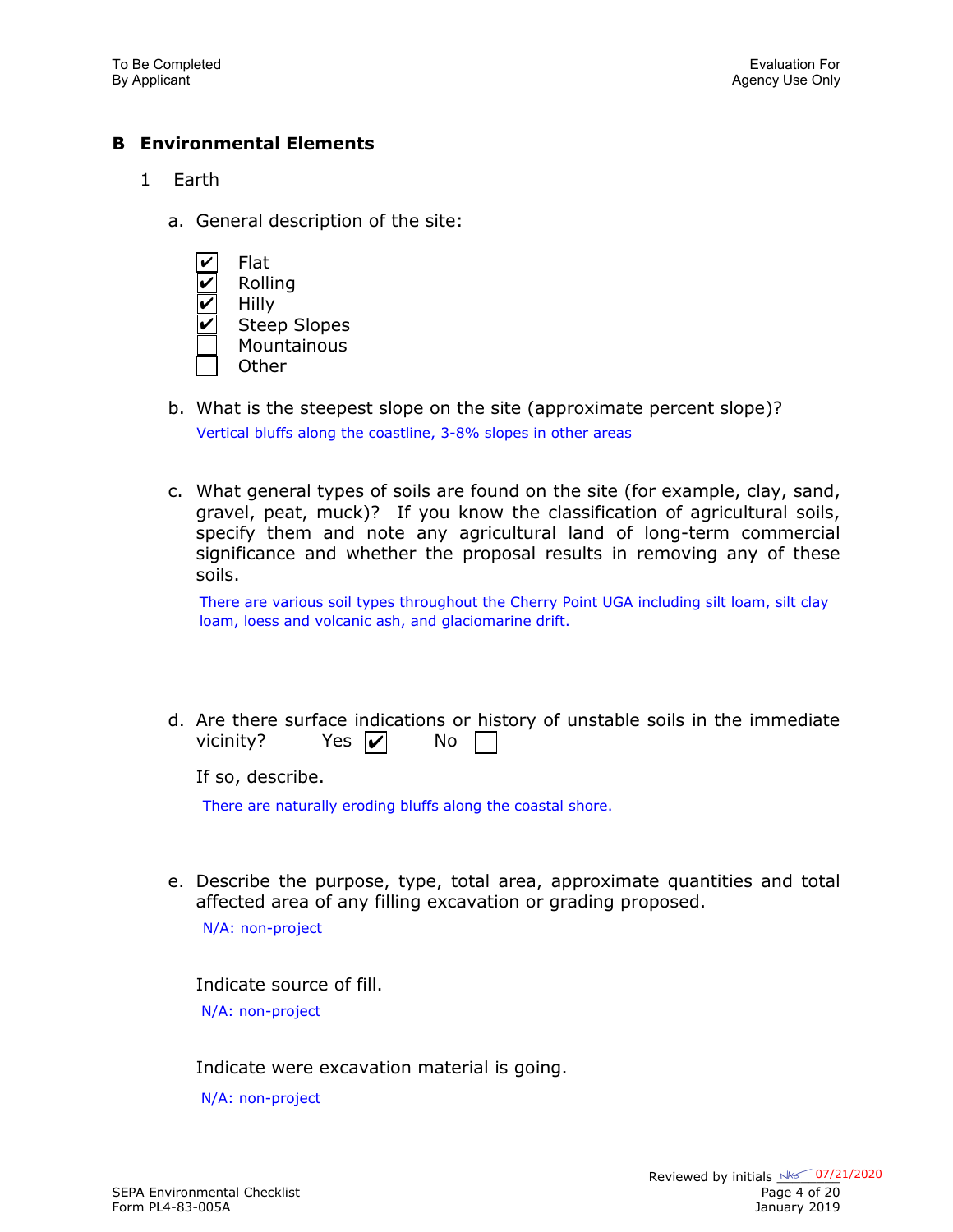f. Could erosion occur as a result of clearing, construction, or use?  $Y_{PS}$   $\vert$  d  $\vert$  **X** No

If so, generally describe. N/A: non-project

- g. About what percent of the site will be covered with impervious surfaces after project construction (for example, asphalt or buildings)? N/A: non-project
- h. Proposed measures to reduce or control erosion, or other impacts to the earth, if any: N/A: non-project
- 2. Air
	- a. What types of emissions to the air would result from the proposal during construction, operation and maintenance when the project is completed (i.e., dust, automobile, odors, or industrial wood smoke)?

N/A: non-project

If any, generally describe and give approximate quantities if known.

N/A: non-project

- b. Are there any off-site sources of emissions or odor that may affect your proposal? Yes  $\Box$ If so, generally describe. N/A: non-project  $N<sub>0</sub>$   $\overline{\mathbf{x}}$
- c. Proposed measures to reduce or control emissions or other impacts to air, if any:

See additional information attached.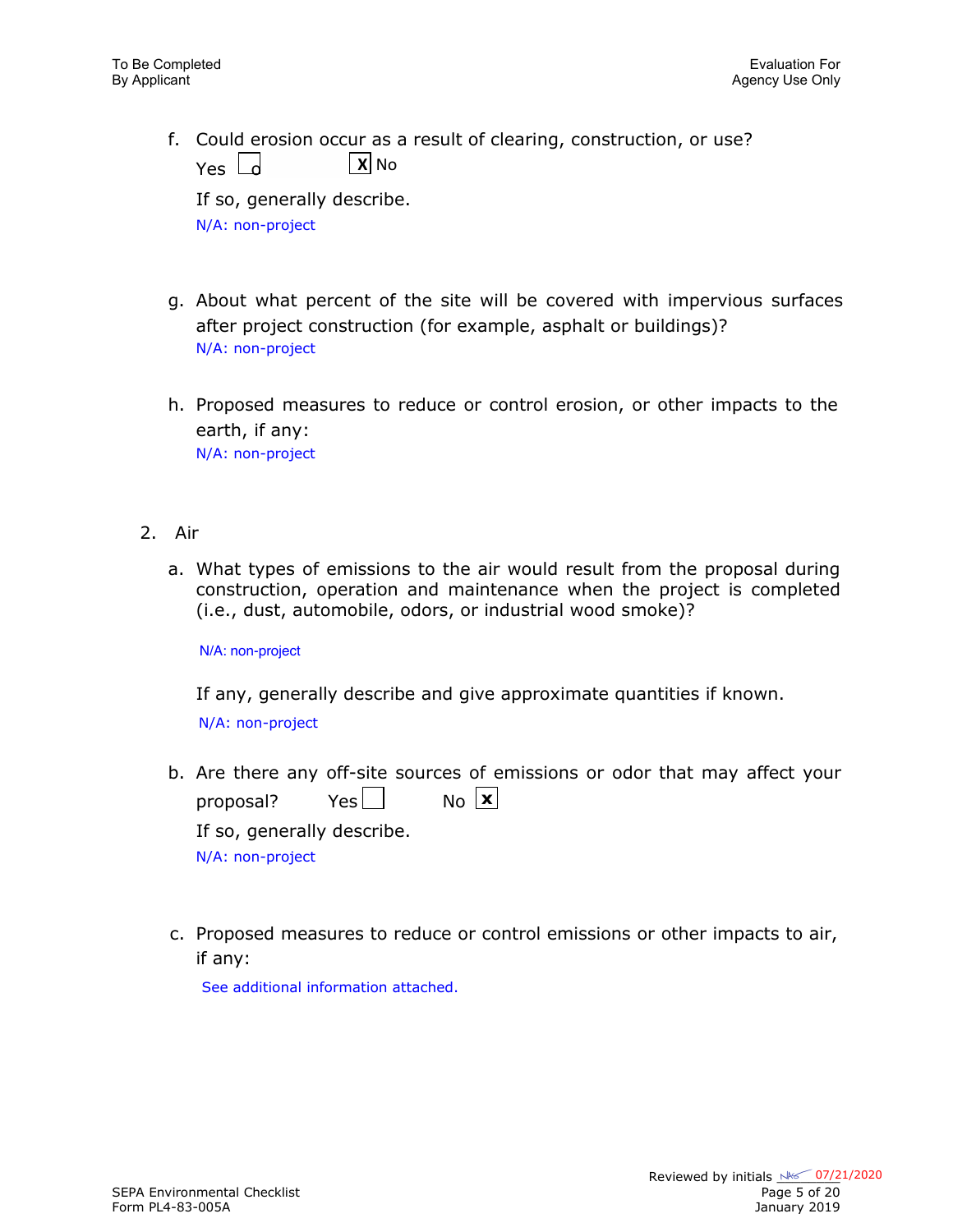- 3. Water
	- a. Surface:
		- (1) Is there any surface water body on or in the immediate vicinity of the site (including year-round and seasonal streams, saltwater, lakes, ponds, wetlands)? Yes  $|v|$  No Yes  $|v|$

If yes, describe type and provide names. If appropriate, state what stream or river it flows into.

The Cherry Point UGA abuts the Strait of Georgia to the west and to the east is Lake Terrell. Wetlands are scattered throughout the Cherry Point area.

(2) Will the project require any work over, in, or adjacent to (within 200) feet) the described waters? Yes No  $\overline{N}$   $\overline{V}$ 

If yes, please describe and attach available plans.

(3) Estimate the amount of fill and dredge material that would be placed in or removed from surface water or wetlands and indicate the area of the site that would be affected. N/A: non-project

Indicate the source of fill material.

N/A: non-project

(4) Will the proposal require surface water withdrawals or diversions? Yes I No  $\boldsymbol{V}$ 

N/A: non-project

Give general description, purpose, and approximate quantities if known.

N/A: non-project

|            |                     |  |  | Does the proposal lie within a 100-year floodplain? |
|------------|---------------------|--|--|-----------------------------------------------------|
| Yes $\Box$ | $No$ $\overline{V}$ |  |  |                                                     |

If so, note location on the site plan.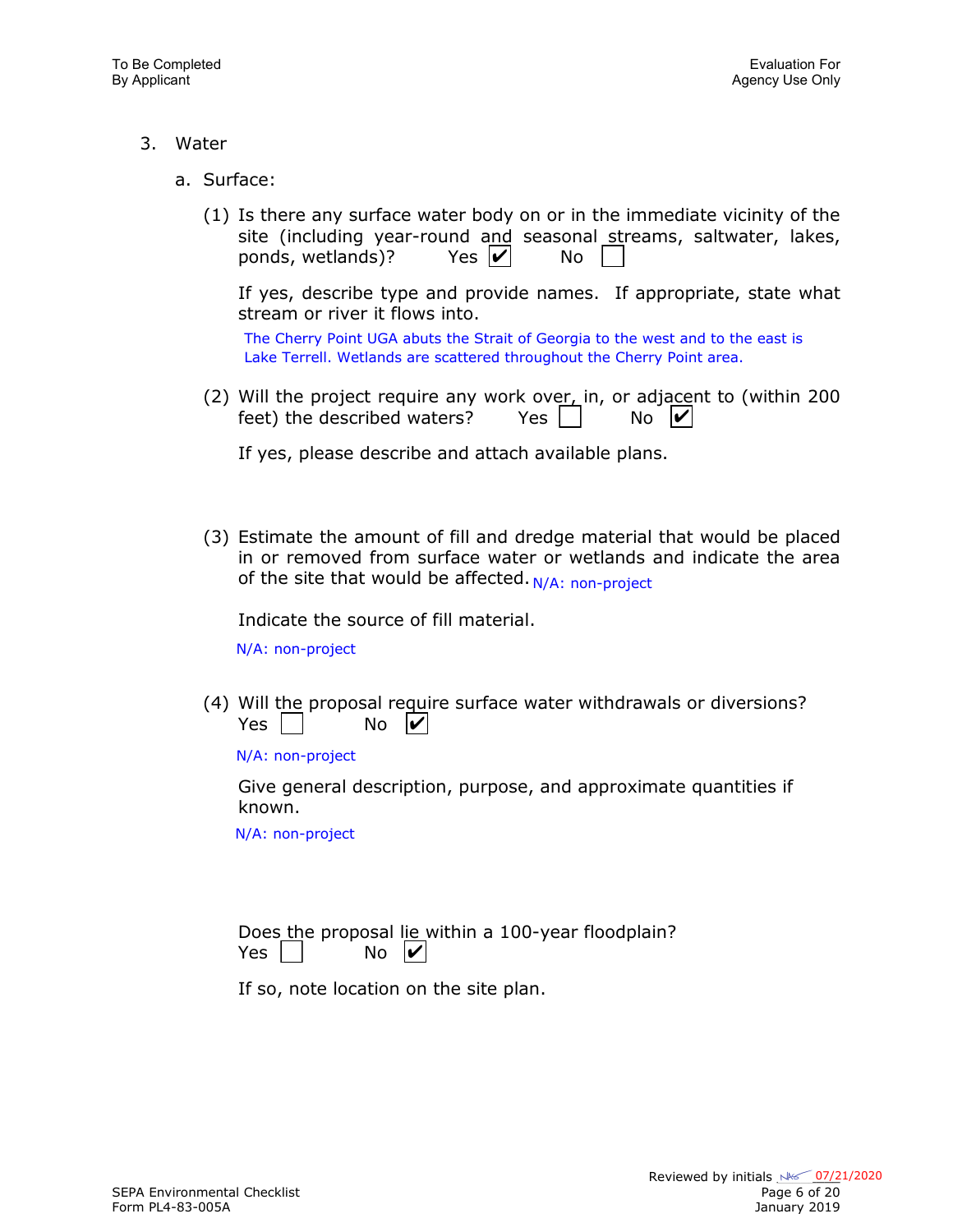(5) Does the proposal involve any discharges of waste materials to surface waters?

| Yes |  | No | $ \boldsymbol{v} $ |
|-----|--|----|--------------------|
|-----|--|----|--------------------|

If so, describe the type of waste and anticipated volume of discharge N/A: non-project

- b. Ground Water:
	- (1) Will ground water be withdrawn from a well for drinking water or other purposes? Yes  $\vert \ \vert$  $\overline{N}$   $\overline{V}$

If so, give a general description of the well, proposed uses and approximate quantities withdrawn from the well. Will water be discharged to groundwater? Give general description, purpose, and approximate quantities if known.

N/A: non-project

(2) Describe waste material that will be discharged into the ground from septic tanks or other sources, if any (for example: Domestic sewage; industrial, containing the following chemicals.....; agricultural; etc.). Describe the general size of the system, the number of houses to be served (if applicable), or the number of animals or humans the system(s) are expected to serve.

N/A: non-project

- c. Water runoff (including stormwater):
	- (1) Describe the source of runoff (including storm water) and method of collection and disposal, if any (include quantities, if known).

N/A: non-project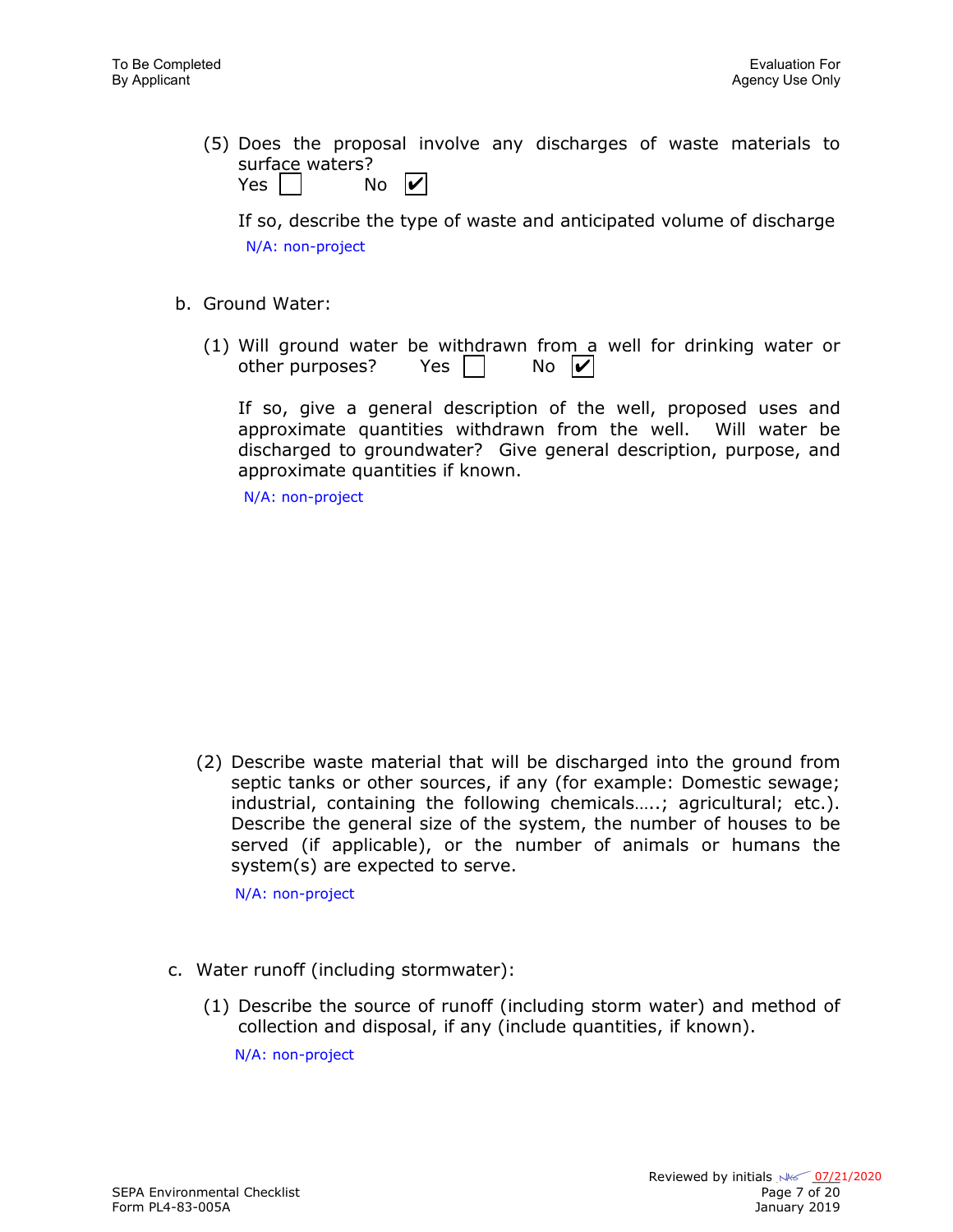| Where will this water flow? N/A: non-project                                                                  |
|---------------------------------------------------------------------------------------------------------------|
| Will this water flow into other waters? Yes<br>No                                                             |
| If so, describe.                                                                                              |
|                                                                                                               |
| (2) Could waste materials enter ground or surface waters?<br>No $\boldsymbol{v}$<br>Yes                       |
| If so, generally describe.<br>N/A: non-project                                                                |
| (3) Does the proposal alter or otherwise affect drainage patterns in the<br>vicinity of the site: Yes<br>No l |

If so, describe.

N/A: non-project

d. Proposed measures to reduce or control surface, ground, and runoff water impacts, if any:

N/A: non-project

### 4 Plants

- a. Check types of vegetation found on the site:
	- Deciduous tree: alder, maple, aspen, other  $\vert\bm{\mathsf{v}}\vert$
	- Evergreen tree: fir, cedar, pine, other  $\blacktriangledown$
	- **Shrubs**  $\overline{\mathcal{V}}$
	- Grass  $\boldsymbol{\mathsf{v}}$
	- Pasture  $\mathbf{v}$
	- Crop or grain
	- Orchards, vineyards or other permanent crops
	- Wet soil plants: cattail, buttercup, bullrush, skunk cabbage, other  $\overline{\mathcal{M}}$
	- Water plants: water lily, eelgrass, milfoil, other  $|v|$
	- Other types of vegetation  $|{\boldsymbol{v}}|$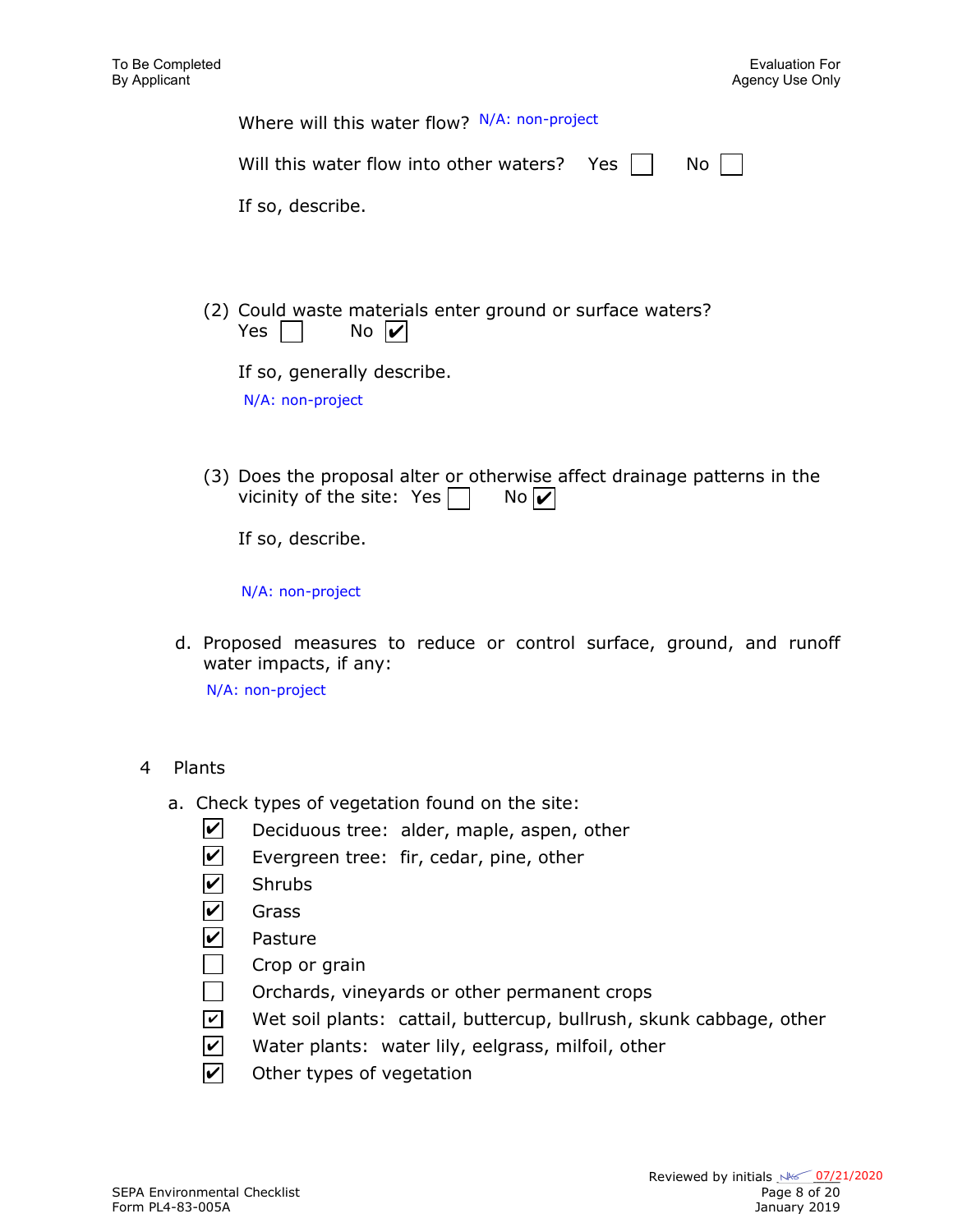- b. What kind and amount of vegetation will be removed or altered? N/A: non-project
- c. List threatened or endangered species known to be on or near the site.

Southern Resident Killer Whale and bocaccio rockfish, canary and yelloweye rockfish, Chinook salmon,marbled murrelet, and steelhead trout

- d. Proposed landscaping, use of native plants, or other measures to preserve or enhance vegetation on the site, if any: N/A: non-project
- e. List all noxious weeds and invasive species known to be on or near the site.

N/A: non-project

- 5. Animals
	- a. Check any birds and animals, which have been observed on or near the site or are known to be on or near the site:



b. List any threatened or endangered species known to be on or near the site.

The Cherry Point Environmental Aquatic Reserve Management Plans (2010, 2017) identify endangered species including the Southern Resident Killer Whale and bocaccio rockfish. Canary and yelloweye rockfish are listed as threatened, as well as Chinook salmon, marbled murrelet, and steelhead trout.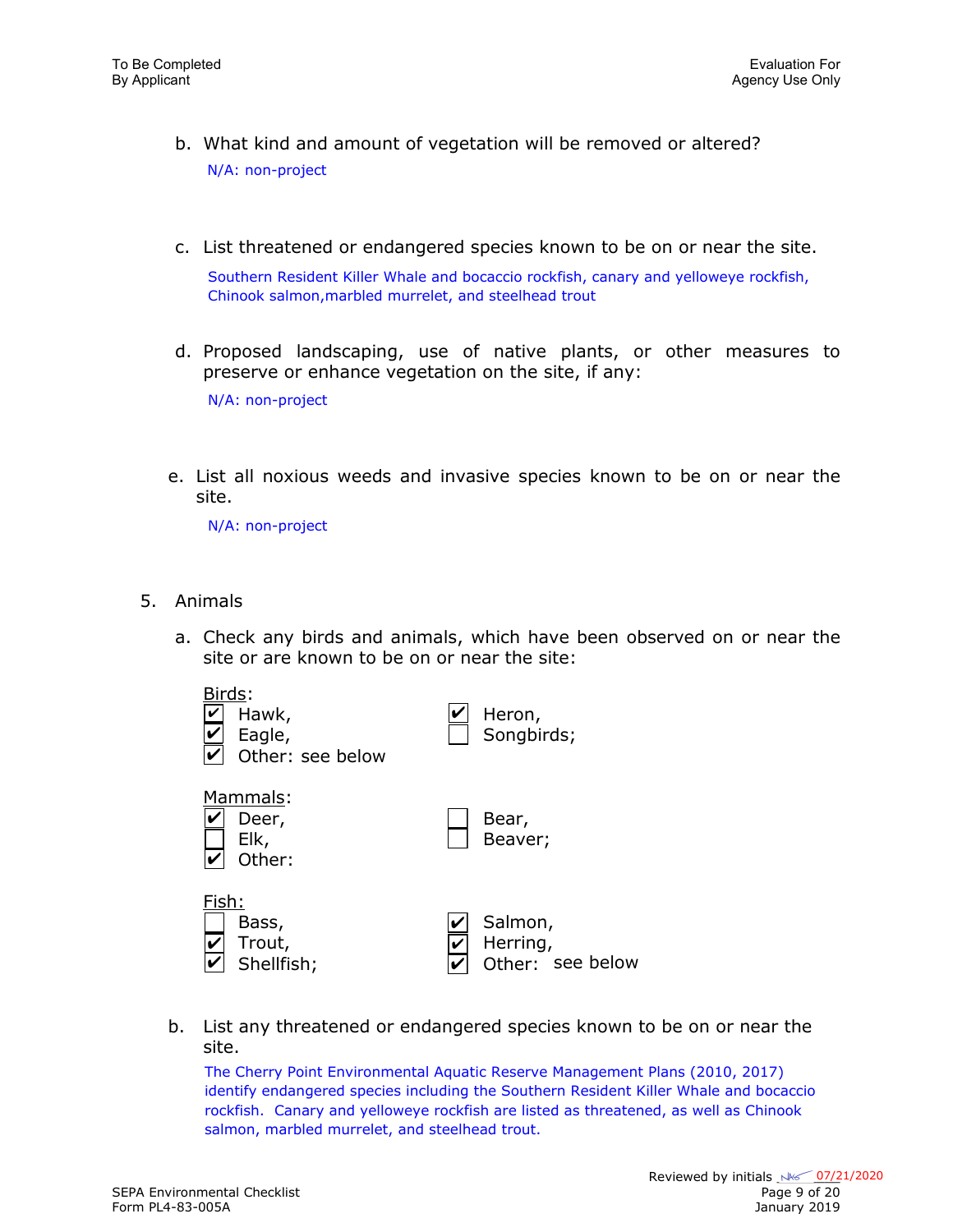c. Is the site part of a migration route? Yes  $\nabla$  No

If so, explain.

The Cherry Point UGA is a migration point for the marbled murrelet, surf scoter, and other birds. It is also a migration route for killer whales.

- d. Proposed measures to preserve or enhance wildlife, if any: See additional information attached.
- e. List any invasive species known to be on or near site. The Cherry Point Environmental Aquatic Reserve Management Plans (2010, 2017) identify nonnative species such as the European Green Crab (Carcinus maenas) and brown algae (Sargassum)
- 6. Energy and Natural Resources
	- a. What kinds of energy (electric, natural gas, oil, wood stove, solar) will be used to meet the completed project's energy needs? Describe whether it will be used for heating, manufacturing, etc. See additional information attached.
	- b. Would your project affect the potential use of solar energy by adjacent properties?

| Yes. | No | X<br>I |
|------|----|--------|
|------|----|--------|

If so, generally describe.

N/A: non-project

c. What kinds of energy conservation features are included in the plans of this proposal? List other proposed measures to reduce or control energy impacts, if any:

See additional information attached.

- 7. Environmental Health
	- a. Are there any environmental health hazards, including exposure to toxic chemicals, risk of fire and explosion, spill, or hazardous waste that could occur as a result of this proposal?

If so, describe.

| ヽ  | I) | N۵ |  |
|----|----|----|--|
| ءد | ν. |    |  |

See additional information attached.

(1) Describe any known or possible contamination at the site from present or past uses.

Legacy sources of contamination from historic, unregulated industrial waste exist on uplands adjacent to the Cherry Point Aquatic Reserve (CPAR). Birch Bay Sewage treatment Plant discharges into the Reserve.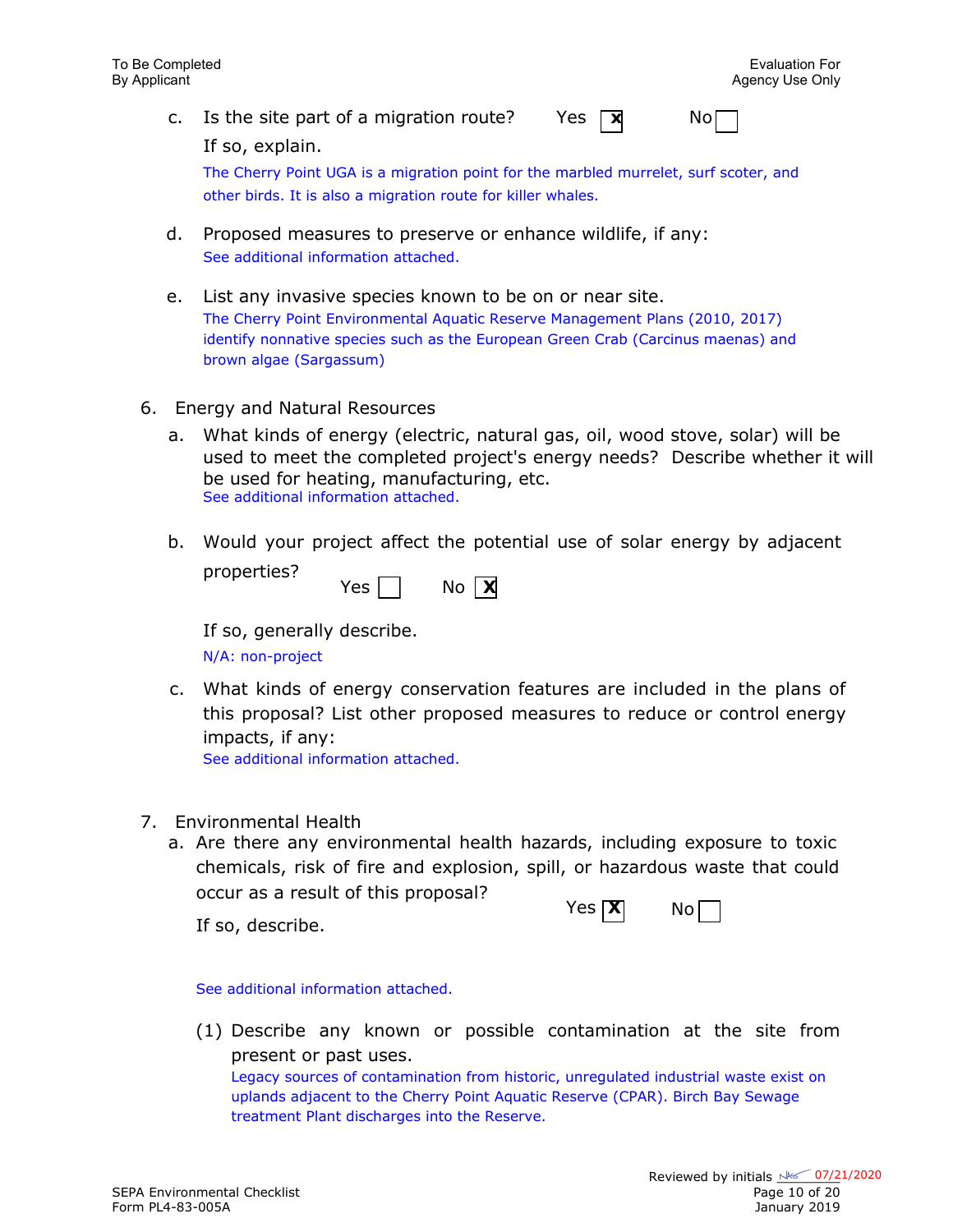(2) Describe existing hazardous chemicals/conditions that might affect project development and design. This includes underground hazardous liquid and gas transmission pipelines located within the project area and in the vicinity.

N/A: non-project

(3) Describe any toxic or hazardous chemicals that might be stored, used, or produced during the projects development or construction, or at any time during the operating life of the project.

N/A: non-project

- (4) Describe special emergency services that might be required. N/A: non-project
- (5) Proposed measure to reduce or control environmental health hazards, if any:

N/A: non-project

- b. Noise
	- (1) What types of noise exist in the area which may affect your project (for example: traffic, equipment, operation, other)? N/A: non-project
	- (2) What types and levels of noise would be created by or associated with the project on a short-term or a long-term basis (for example: traffic, construction, operation, other)? Indicate what hours noise would come from the site.

N/A: non-project

(3) Proposed measures to reduce or control noise impacts, if any: N/A: non-project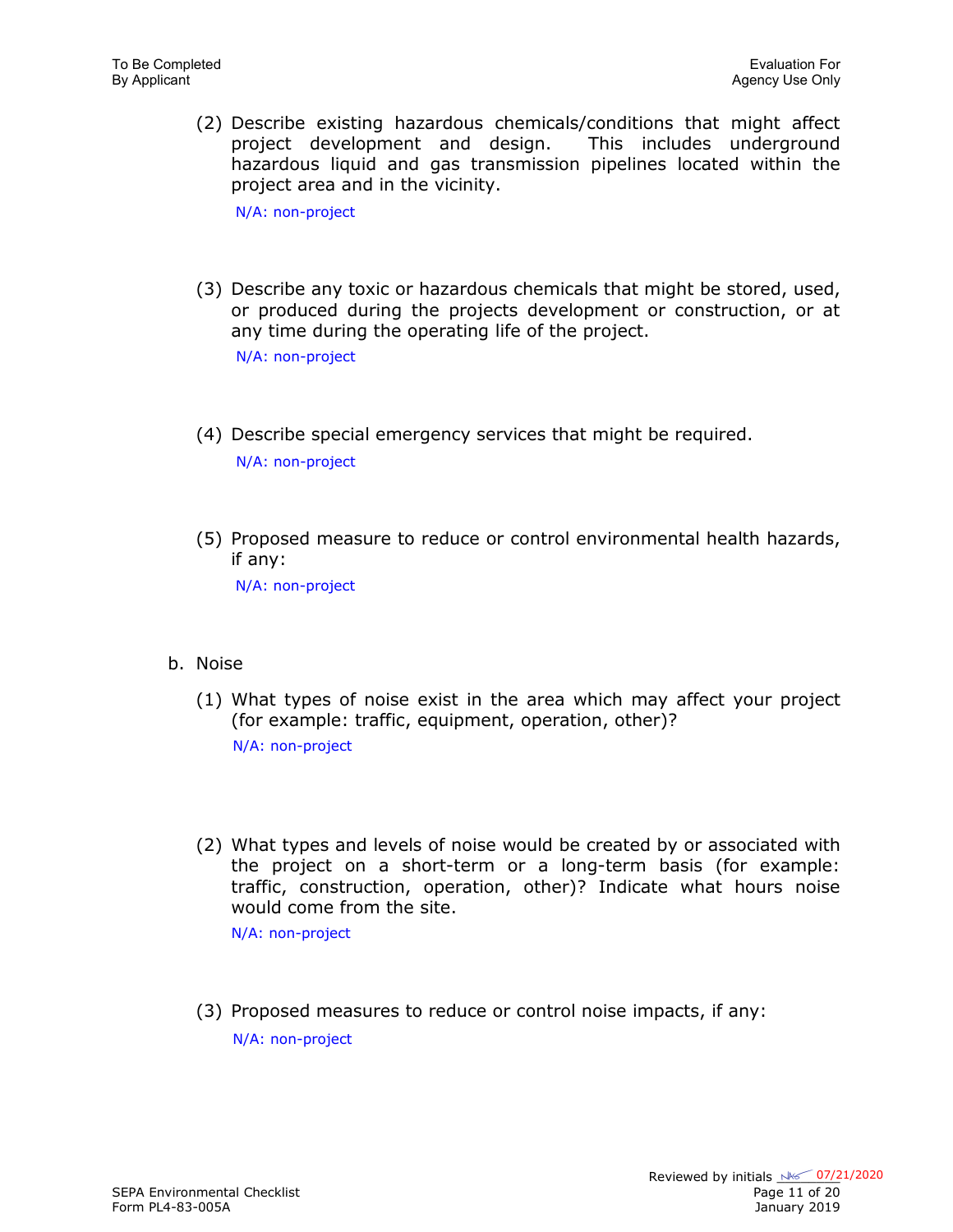- 8 Land and Shoreline Use
	- a. What is the current use of the site and adjacent properties? Heavy impact industrial and light impact industrial uses in the Major/Port Industrial UGA

|  | Will the proposal affect current land uses on nearby or adjacent |  |  |  |  |
|--|------------------------------------------------------------------|--|--|--|--|
|  | properties? Yes $\triangledown$ No $\Box$                        |  |  |  |  |
|  | If so, describe.                                                 |  |  |  |  |

One intention of the new code is to be consistent with the CPAR Management Plan and to protect marine resources that are currently threatened or endangered.

b. Has the project site been used as working farmlands or working forest lands? Yes  $|v|$  No

If so, describe.

Current users maintain small areas of forests and farmlands.

How much agriculture or forest land of long-term commercial significance will be converted to other uses as a result of the proposal, if any?

N/A: non-project

If resource lands have not been designated, how many acres in farmland or forest land tax status will be converted to non-farm or non-forest use? N/A: non-project

(1) Will the proposal affect or be affected by surrounding working farm or forest land normal business operations, such as oversize equipment access, the application of pesticides, tilling and harvesting? Yes  $\vert \ \vert$  $No$   $|V|$ 

If so, how:

c. Describe any structures on the site.

Major developments with many structures related to power generation, fuel refining, tank storage, and aluminum smelting, all with rail and port access (3 piers). In additional there are structures that serve as storage and distribution facilities for bulk shipments of LPG by railcar, tank truck, pipeline, and ship. DNR's CPAR restricts additional leases for piers and the new code is consistent with this.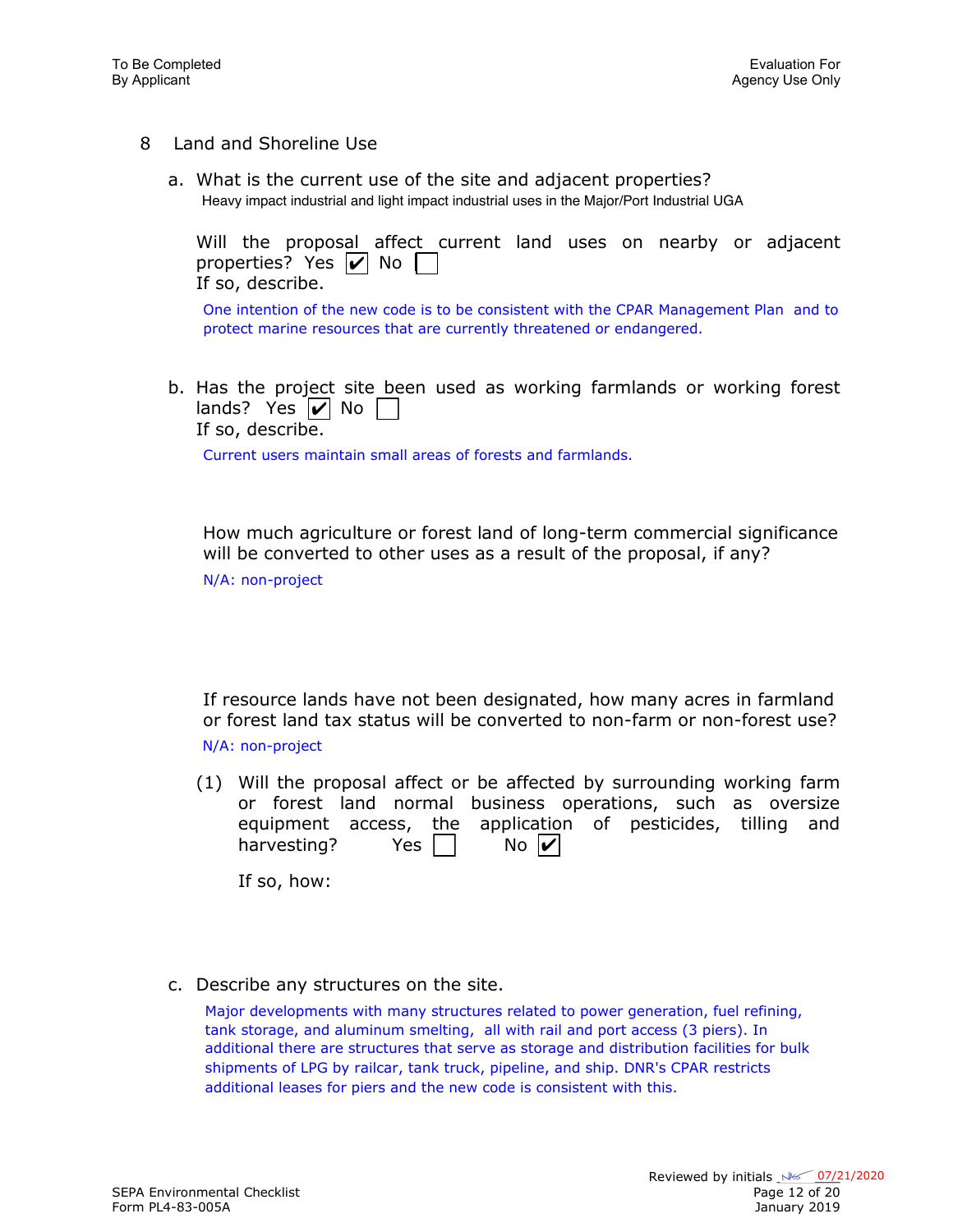| d. Will any structures be demolished? | Yes $\Box$ No $\vert\mathbf{v}\vert$ |  |
|---------------------------------------|--------------------------------------|--|
| If so, what?                          |                                      |  |

- e. What is the current zoning classification of the site? Heavy Impact Industrial, Light Impact Industrial
- f. What is the current comprehensive plan designation of the site? Major Port, Industrial UGA
- g. If applicable, what is the current shoreline master program designation of the site?

Cherry Point Management Area

- h. Has any part of the site been classified as a critical area by the city or county?  $Yes \overline{\mathbf{X}}$  No
- i. If so, specify. The area includes geological hazards, low/moderate aquifer susceptibility, deciduous forest, wetlands, and wildlife habitat conservation areas.
- j. Approximately how many people would reside or work in the completed project?

N/A: non-project

- k. Approximately how many people would the completed project displace?N/ A: non-project
- l. Proposed measures to avoid or reduce displacement impacts, if any: N/A: non-project
- m. Proposed measures to ensure the proposal is compatible with existing and projected land uses and plans, if any: See additional information attached.
- n. Proposed measures to ensure the proposal is compatible with nearby agricultural and forest lands of long-term commercial significance, if any? Conditional Use Permit and Major Project Permit processes require compatibility with nearby existing uses.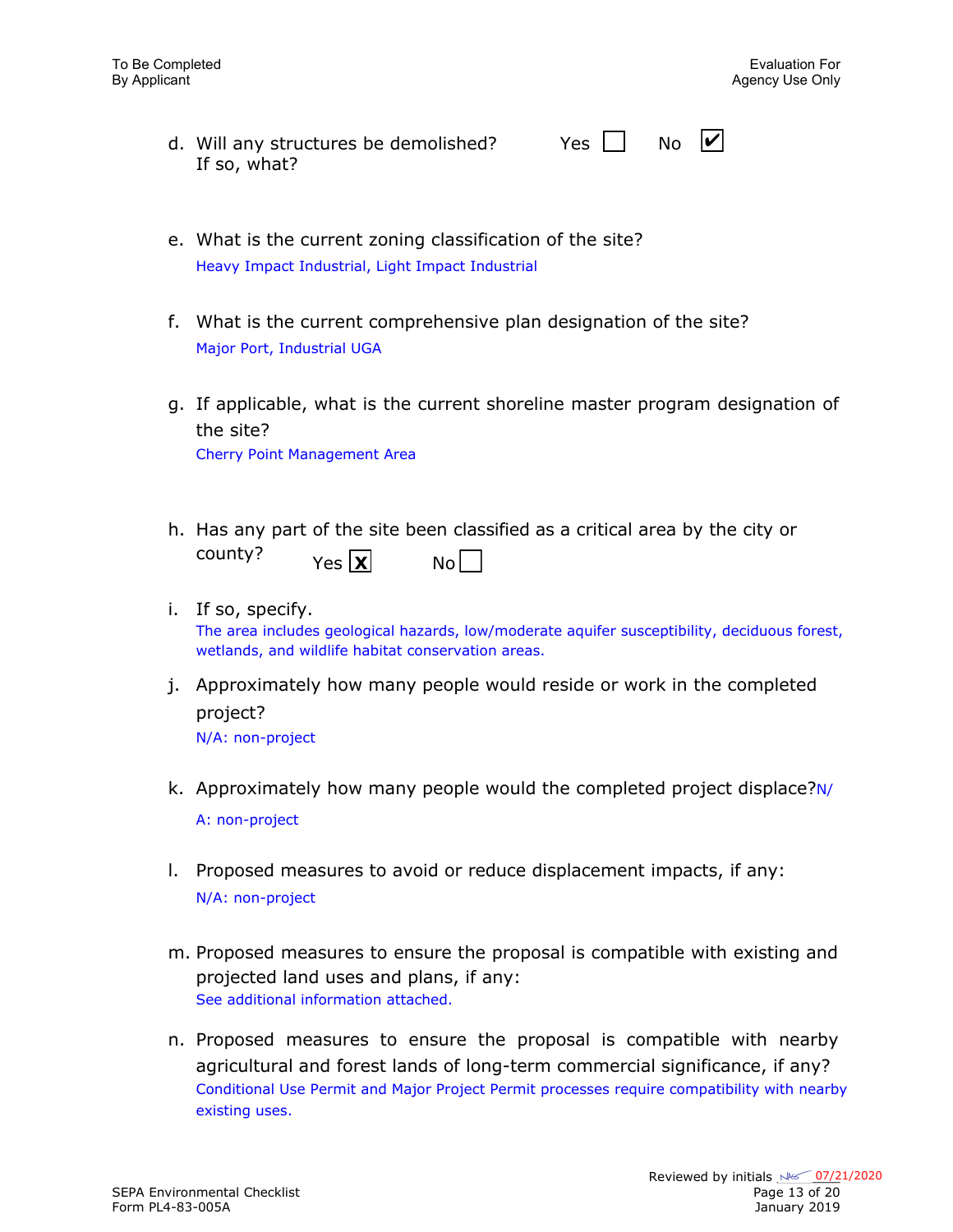- 9 Housing
	- a. Approximately how many units would be provided, if any? Indicate whether high, middle, or low-income housing.



Number of Units 0

Low-income

b. Approximately how many units, if any, would be eliminated? Indicate whether high, middle, or low-income housing.



Number of Units 0

- Low-income
- c. Proposed measures to reduce or control housing impacts, if any:

N/A: non-project

### 10 Aesthetics

- a. What is the tallest height of any proposed structure(s), not including antennas; what is the principal exterior building material(s) proposed? There is no maximum height established in the heavy or light industrial zone, and current height regulations will not change with the new proposal.
- b. What views in the immediate vicinity would be altered or obstructed? N/A: non-project
- c. Proposed measures to reduce or control aesthetic impacts, if any: N/A: non-project
- 11 Light and Glare
	- a. What type of light or glare will the proposal produce? What time of day would it mainly occur? N/A: non-project
	- b. Could light or glare from the finished project be a safety hazard or interfere with views?

N/A: non-project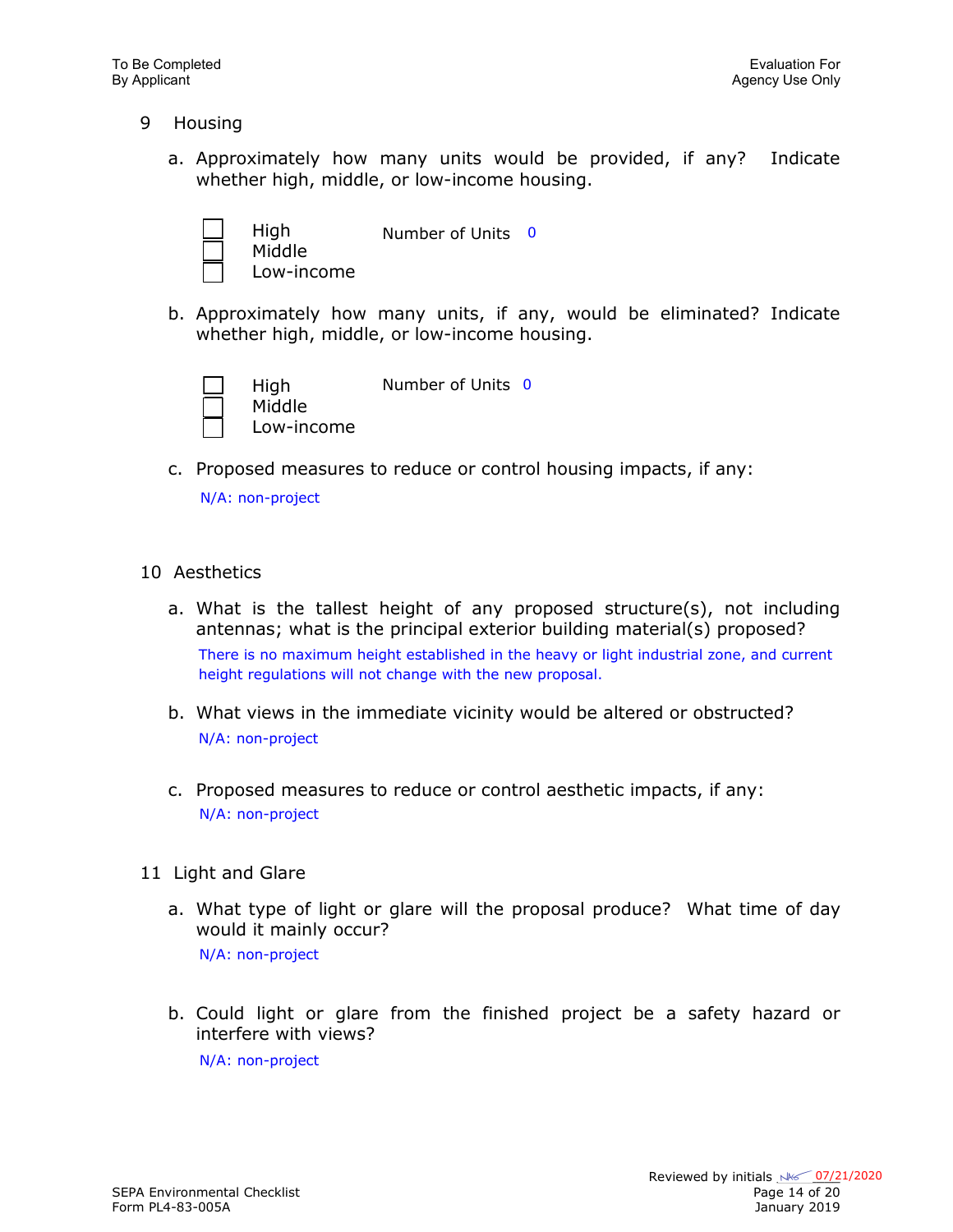- c. What existing off-site sources of light or glare may affect your proposal? N/A: non-project
- d. Proposed measures to reduce or control light and glare impacts, if any: N/A: non-project
- 12 Recreation
	- a. What designated and informal recreational opportunities are in the immediate vicinity?

To the north is Birch Pay State Park, Pt. Whitehorn Marine Reserve, Terrell Creek Heron Rookery. To the east is Lake Terrell State Game Refuge and Hovander Park. To the west is the Strait of Georgia

b. Would the proposed project displace any existing recreational uses? If so, describe.

N/A: non-project

- c. Proposed measures to reduce or control impacts on recreation, including recreation opportunities to be provided by the project or applicant, if any: N/A: non-project
- 13 Historic and Cultural Preservation
	- a. Are there any buildings, structures, or sites, located on or near the site that are over 45 years old listed in or eligible for listing in national, state or local preservation registers located on or near the site? Yes  $\vert \ \vert$  No  $\vert \nu \vert$ If so, specifically describe.
	- b. Are there any landmarks, features, or other evidence of Indian, historic use or occupation, this may include human burials or old cemeteries? Yes  $|v|$  No  $|$ Are there any material evidence, artifacts, or areas of cultural importance on or near the site? Yes  $|v|$  No Please list any professional studies conducted at the site to identify such resources. The Cherry Point UGA is near Lummi Reservation and tribal lands. There are treaty fishing

rights in the waters off Cherry Point, and the Corps of Eng. reported on the impacts of more piers, vessels- see Docs Incorporated by Ref, #4. This proposal is a non-project action and future archaeological review and study will occur for future project actions at the time of application.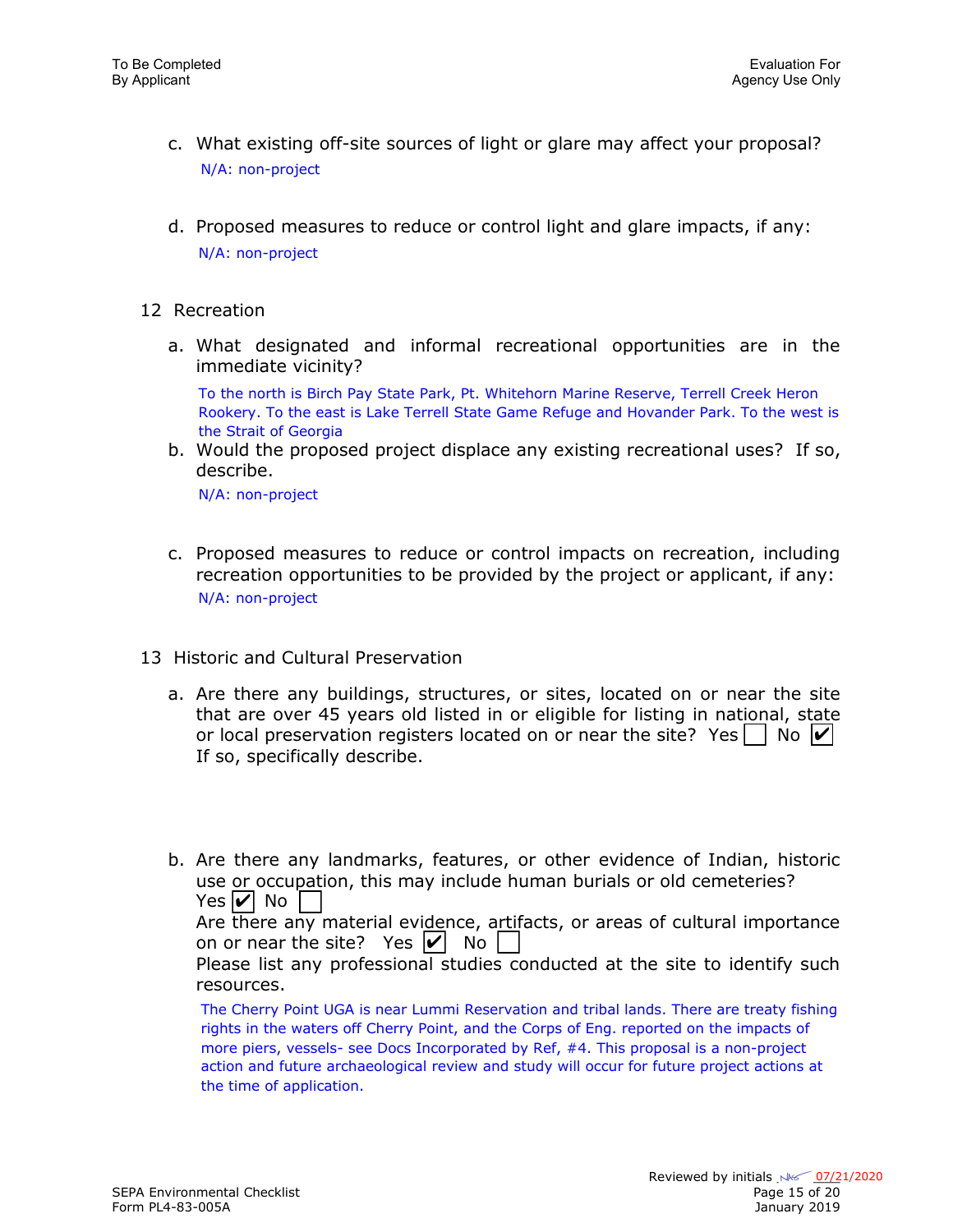c. Describe the methods used to assess the potential impacts to cultural and historic resources on or near the project site. Examples: Include consultation with tribes and the Department of Archeology and Historic Preservation, archaeological surveys, historic maps, GIS data, etc.

N/A: non-project

d. Proposed measures to avoid, minimize, or compensate for loss, changes to, and disturbance to resources. Please include plans for the above and any permits that may be required.

The new regulations would prohibit new piers in the district to minimize impacts and establish consistency with DNR CPAR regulations.

- 14 Transportation
	- a. Identify public streets and highways serving the site or affected geographic area and describe proposed access to the existing street system. Show on site plan, if any.

The Cherry Point UGA is on the coast, accessed from the east via Mountain View Road, Slater Road, and Grandview Road. Additional access is from Blaine Road, Kickerville Road, and Lake Terrell Road.

b. Is site or geographic area currently served by public transit? Yes  $\vert \ \vert$  $\overline{N}$   $\overline{V}$ 

If not, what is the approximate distance to the nearest transit stop?

Approximately 4 miles to the Whatcom Transit Authority bus stop on Mountain View Road for Route 27.

c. How many parking spaces would the completed project have? How many would the project eliminate?

N/A: non-project

d. Will the proposal require any new or improvements to existing roads, streets, pedestrian, bicycle or state transportation facilities, not including driveways? Yes  $\vert \ \vert$  No  $\vert \nu \vert$ 

If so, generally describe (indicate whether public or private).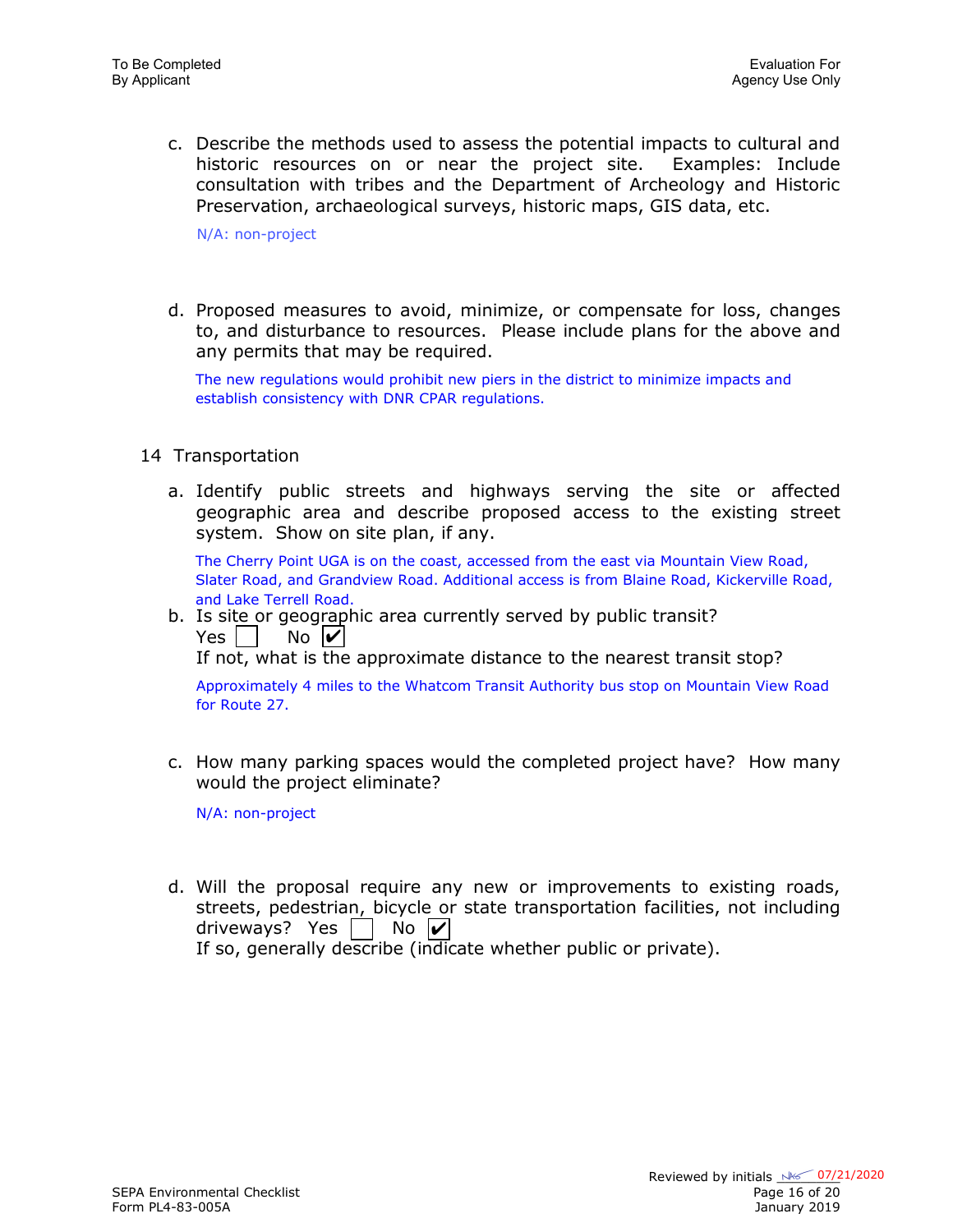e. Will the project use (or occur in the immediate vicinity of)  $\angle$  Water,  $\angle$  Rail, or Air transportation?

If so, generally describe.

The Cherry Point UGA has rail and water access.

f. How many vehicular trips per day would be generated by the completed project or proposal? If known, indicate when peak volumes would occur and what percentage of the volume would be trucks (such as commercial and non-passenger vehicles). What data or transportation models were used to make these estimates?

N/A: non-project

- g. Proposed measures to reduce or control transportation impacts, if any: See additional information attached.
- 15 Public Services
	- a. Would the project result in an increased need for public services (for example: fire protection, police protection, health care, schools, other)? Yes  $\vert \ \vert$ If so, generally describe.  $\overline{N}$   $\overline{V}$
	- b. Proposed measures to reduce or control direct impacts on public services, if any.

The conditional use permit provisions and additional SEPA policies are intended to provide for project proposals and mitigation to address public facilities adequacy.

- 16 Utilities
	- a. Check utilities currently available at the site:
		- Natural gas, Refuse service, Sanitary sewer, Septic system, and a position of the Septic system, Electricity, Water, Telephone, ✔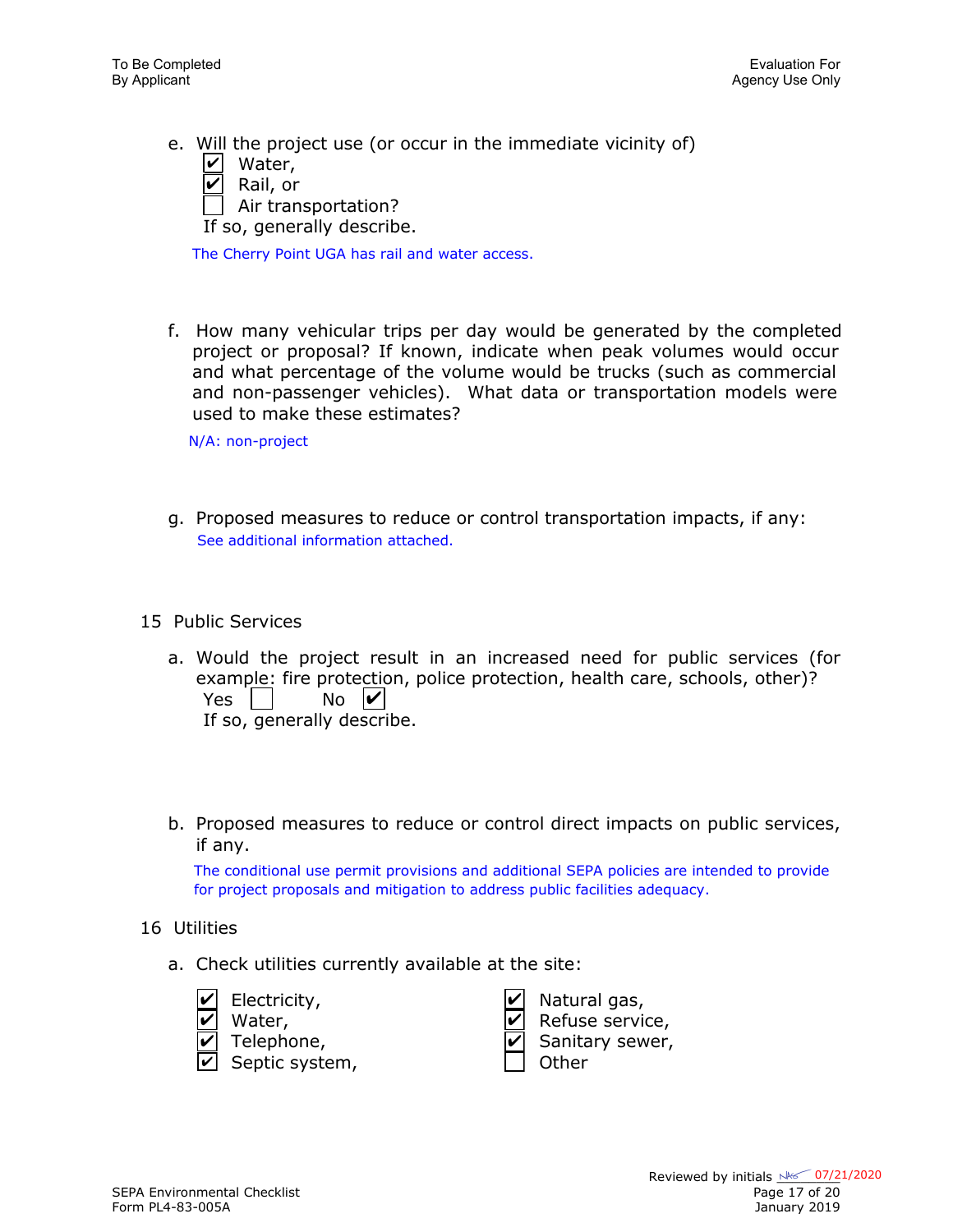b. Describe the utilities that are proposed for the project, the utility providing the service, and the general construction activities on the site or in the immediate vicinity which might be needed.

N/A: non-project

### **Signature**

The above answers are true and complete to the best of my knowledge. I understand that the lead agency is relying on them to make its decision.

 $a$ lla

Signature:

Cathy B. Halka, AICP

Date Submitted: August 29, 2019 **Resubmitted July 17, 2020**

### **FOR OFFICE USE ONLY**

Reviewed by Whatcom County Planning & Development Services Staff

Staff Signature **Date** 

07/21/2020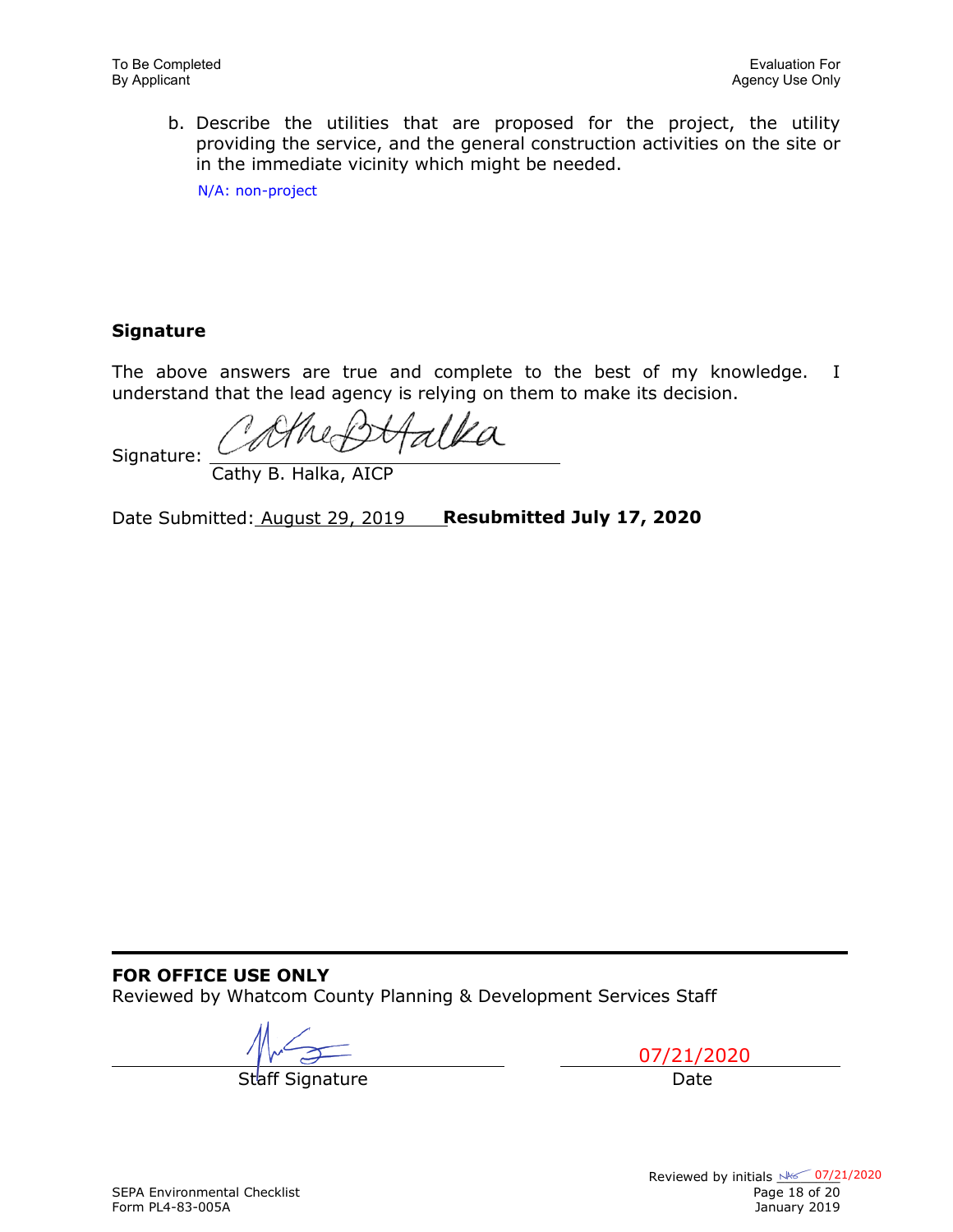### **C Supplemental Sheet for Non-project Actions**

*(It is not necessary to use this sheet for project actions)*

Because these questions are very general, it may be helpful to read them in conjunction with the list of the elements of the environment. When answering these questions, be aware of the extent the proposal or the types of activities likely to result from the proposal, would affect the item at a greater intensity or at a faster rate than if the proposal were not implemented. Respond briefly and in general terms.

1 How would the proposal be likely to increase discharge to water; emissions to air; production, storage, or release of toxic or hazardous substances; or production of noise?

See additional information attached.

Proposed measures to avoid or reduce such increases are:

Reporting of emissions and mitigation above the baseline established at the time of permit is required. Local carbon offsets would be required or a fee in lieu of mitigation would be required which the County would use to provide local greenhouse gas mitigation projects.

2. How would the proposal be likely to affect plants, animals, fish, or marine life?

See additional information attached.

Proposed measures to protect or conserve plants, animals, fish, or marine life are:

In SEPA rules, analysis and mitigation of impacts to priority habitats and species and high biodiversity areas is required. Critical area and shoreline regulations would also apply.

3. How would the proposal be likely to deplete energy or natural resources? See additional information attached.

Proposed measures to protect or conserve energy and natural resources are: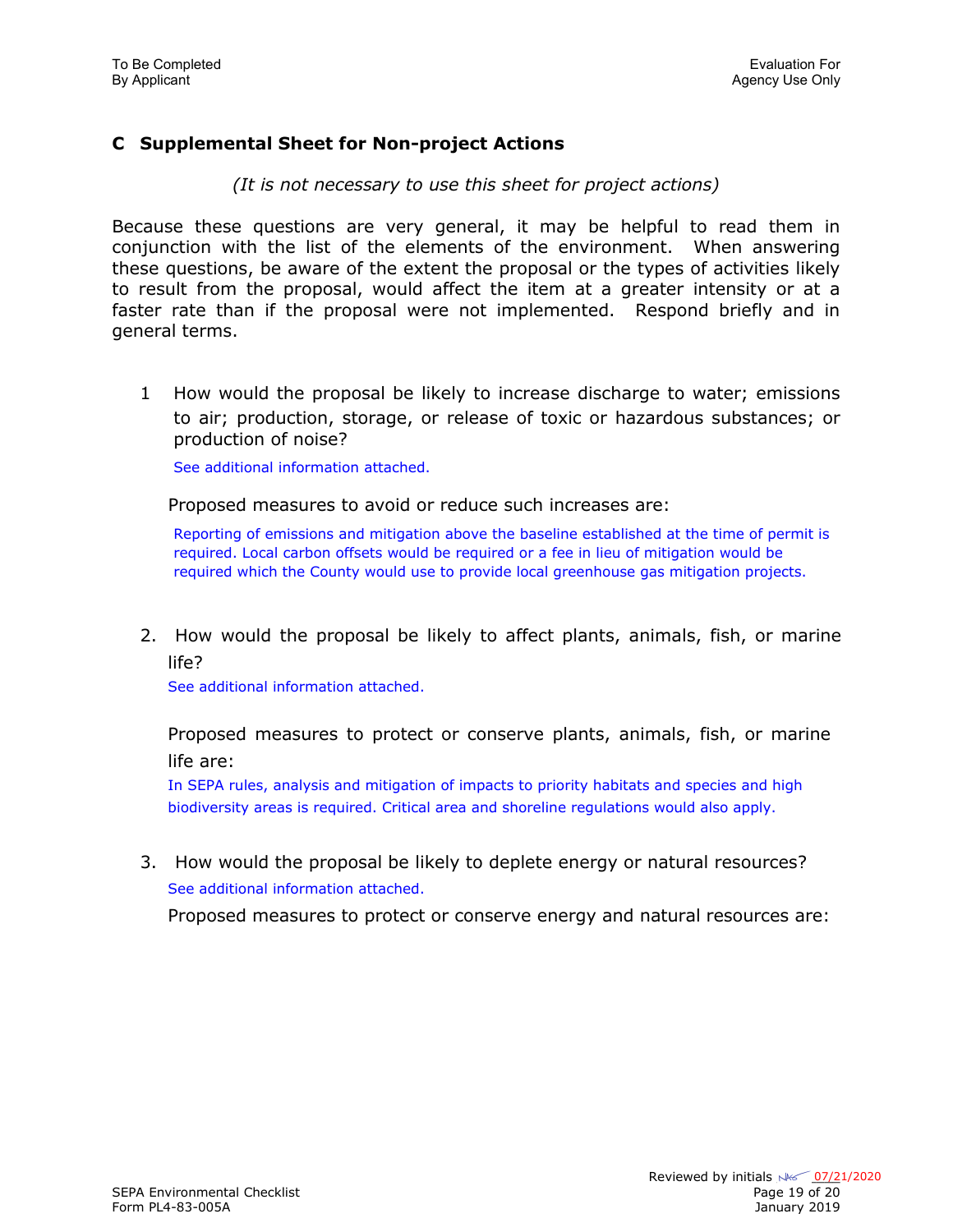4. How would the proposal be likely to use or affect environmentally sensitive areas or areas designated (or eligible or under study) for governmental protection; such as parks, wilderness, wild and scenic rivers, threatened or endangered species habitat, historic or cultural sites, wetlands, floodplains, or prime farmlands?

Both proposals would prohibit new "fossil fuel" refineries and transshipment facilities, and new docks/piers and require conditional use/major project permits for expansions of existing "fossil fuel" facilities, thereby limiting impacts on environmentally sensitive areas and creating consistency with DNR's CPAR Management Plan.

Proposed measures to protect such resources or to avoid or reduce impacts are:

In addition to the measures stated above, applicants would be required to demonstrate consistency with federal and state laws and permit requirements, such as consistency with the CPAR Management Plan, federal review of consistency with treaty rights, etc. before any site modifications or construction could occur.

5. How would the proposal be likely to affect land and shoreline use, including whether it would allow or encourage land or shoreline uses incompatible with existing plans?

Both proposals would affect land and shoreline use by prohibiting new "fossil fuel" refineries and transshipment facilities, requiring conditional use/major project permits for expansions of existing "fossil fuel" facilities, and prohibiting new docks/piers. It would not allow or encourage uses incompatible with existing plans.

Proposed measures to avoid or reduce shoreline and land use impacts are: See above.

6. How would the proposal be likely to increase demands on transportation or public services and utilities?

The proposal would not increase such demands.

Proposed measures to reduce or respond to such demand(s) are:

The intent of the new regulations is to more completely assess projects to ensure they meet the compatibility criteria of the conditional use and major projects permit provisions including providing mitigation for transportation/public service impacts. In addition, insurance/financial assurance provisions offer protection from any disruption to public services as a result of a hazard created by facility operation or transport of materials.

7. Identify, if possible, whether the proposal may conflict with local, state, or federal laws or requirements for the protection of the environment.

Applicants would be required to demonstrate consistency with federal and state laws and permit requirements aimed at protection of the environment.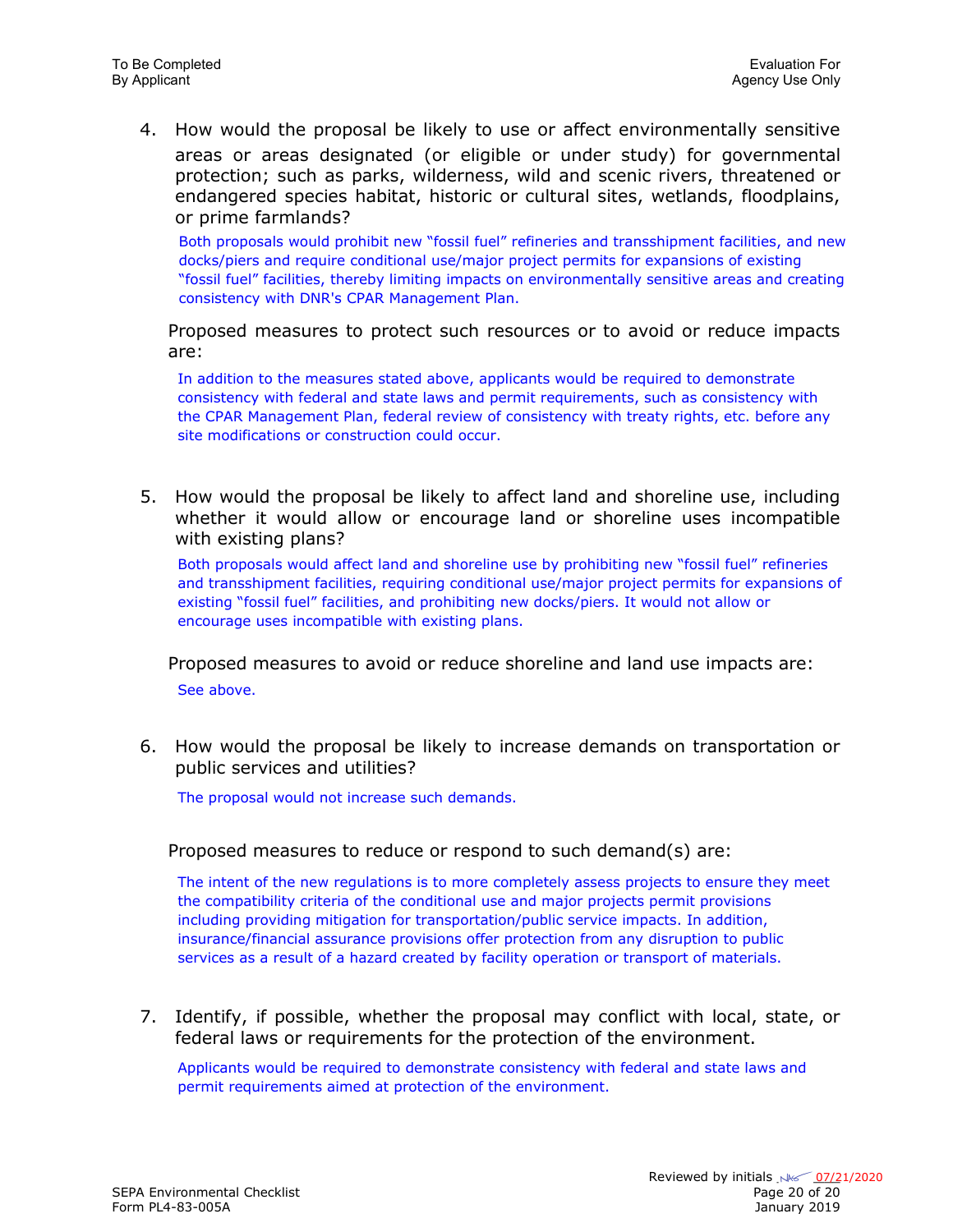## **ADDITIONAL INFORMATION, INCORPORATED BY REFERENCE**

------------------------------------------------------------------------------------------------------------------------------- *(See Page 3 of 20 - SEPA Environmental Checklist)* 

### *A. Background*

11. Give brief, complete description of your proposal, including the proposed uses and the size of the project and site. *There are several questions later in this checklist that ask you to describe certain aspects of your proposal. You do not need to repeat those answers on this page.* (Lead agencies may modify this form to include additional specific information on project description.)

The Planning Commission and County Council have been considering a range of possible options to protect county residents and the environment from the impacts of refineries and other fossil fuel facilities in the Cherry Point Heavy Industrial District and other areas of the County. The alternatives have included options from a report to the Council prepared by Cascadia Law Group dated February 23, 2018 (attached by reference to this checklist), draft amendments considered by the County Council between June and August, 2019 forwarded to the Planning Commission by the County Council under Resolution 2019-037, comments received from the public, amendments to the County Council draft considered by the Planning Commission, and recommendations from Whatcom County Planning and Development Services.

- 1. **Major elements of the proposals forwarded by the County Council to the Planning Commission under Resolution 2019-037 included the following**:
	- **Comprehensive Plan amendments** that add language acknowledging that existing refineries provide significant employment and have produced and shipped fossil fuels for decades; adds language "to act conservatively on land use matters at Cherry Point to prevent further harm to habitat important to Cherry Point Herring stocks and Southern Resident Killer Whales"; adds new language directing the use of adopted SEPA policies to limit the negative impacts on public safety, transportation, the economy and environment from new fossil fuel facilities; amends policy 2CC-17 to provide that existing facilities may have limited expansions consistent with policies 2CC-3 and 2CC-11; adds a new policy 2CC-18 to treat renewable fuel facilities in a similar fashion to fossil fuel facilities; and amends policy 2WW-4 to add language regarding marine terminals at Cherry Point to provide consistency with the State Department of Natural Resource's Cherry Point Aquatic Reserve Management Plan.
	- **Land use code amendments** contained in draft under Resolution 2019-037 include the following major provisions: explicitly retains outright permitted use status for existing refineries at WCC Section 20.68.050; explicitly retains permitted use status for non-capacity increasing maintenance and safety purposes and limited accessory uses such as but not limited to office expansions and environmental improvements at WCC 20.68.802; requires a conditional use permit for capacity expansions of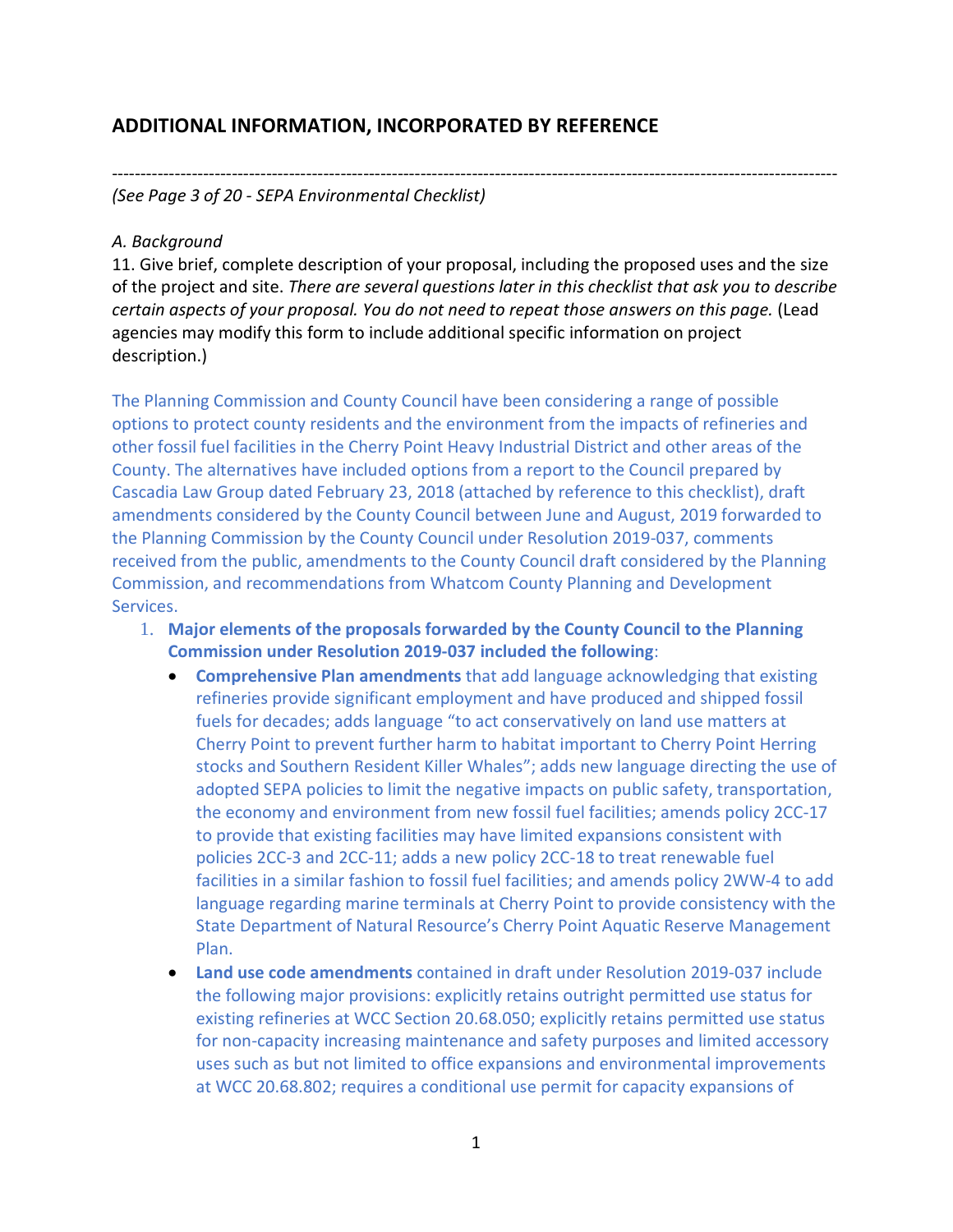existing refineries and fossil fuel transshipment facilities at WCC Sections 20.68.150 and 20.68.800; establishes criteria for conditional use permits for expansions of existing refineries and fossil fuel transshipment facilities including those at WCC 20.84.220; requires documentation of the anticipate sources, types and volumes of substances to be transferred in bulk at the facility, requires mitigation of transportation impacts consistent with WCC Chapters 20.78 and 16.24; requires mitigation of impacts to services including fire and emergency response capabilities and water supply and fire flow; demonstrated consistency with applicable state and federal requirements prior to site preparation or construction; greenhouse gas mitigation for permitted expansions if required by WCC 20.68.801 (only if there is a gap in mitigation under state, federal or regional regulations and processes); a demonstration that the proposal will retain living wage jobs or contribute to the Whatcom County economy; prohibits new fossil fuel refineries and transshipment facilities and associated piers, docks and wharves and coal-fired power plants in the Cherry Point Heavy Industrial District at WCC 20.68.204 through 206; at WCC 20.68.801, requires analysis of greenhouse gas emissions above baseline emissions for refinery or fuel transshipment facilities using state of the art models; local mitigation of greenhouse gas emissions is required only where mitigation has not been required under other regulatory mechanisms at the state, federal or regional level WCC 20.68.801(3)(C); provide that non-capacity maintenance, safety and environmental improvements to existing refineries and transshipment facilities are specifically identified as outright permitted uses at WCC 20.68.802 with examples not limited to accessory buildings, office space, parking lots, communications facilities, security buildings, storage buildings and other similar structures or activities; requires greenhouse gas mitigation for accessory improvements if required under the provisions of WCC 20.68.801; establishes a new "change of use" provision at WCC 20.74.110 to ensure that zoning and building code and transportation concurrency requirements are met; establishes a new provision at WCC 20.74.115 requiring a conditional use permit be obtained for conversion of renewable fuels facilities within the boundaries of an existing legal fossil fuel refinery and prohibits other changes of use of renewable fuel refineries and transshipment facilities to fossil fuel facilities; establishes new Major Project Permit provisions at WCC 20.88.100 requiring facilities to obtain all necessary federal and state authorizations for projects prior to issuance of site preparation or construction permits authorized under Major Project Permit procedures; establishes definitions for certain terms at WCC Chapter 20.97; at WCC 22.05.120, establishes new provisions specifying that performance bonds and other security to ensure compliance with the conditions, modifications and restrictions may be required in forms acceptable to the County Prosecuting Attorney; establishes at WCC 22.05.120 that decisions of the County Council on Type IV applications be based on the record established by the hearing examiner and be consistent with the County Code and other applicable regulations; and establishes an insurance requirement for all refinery and fuel transshipment facility expansions at WCC 22.05.125.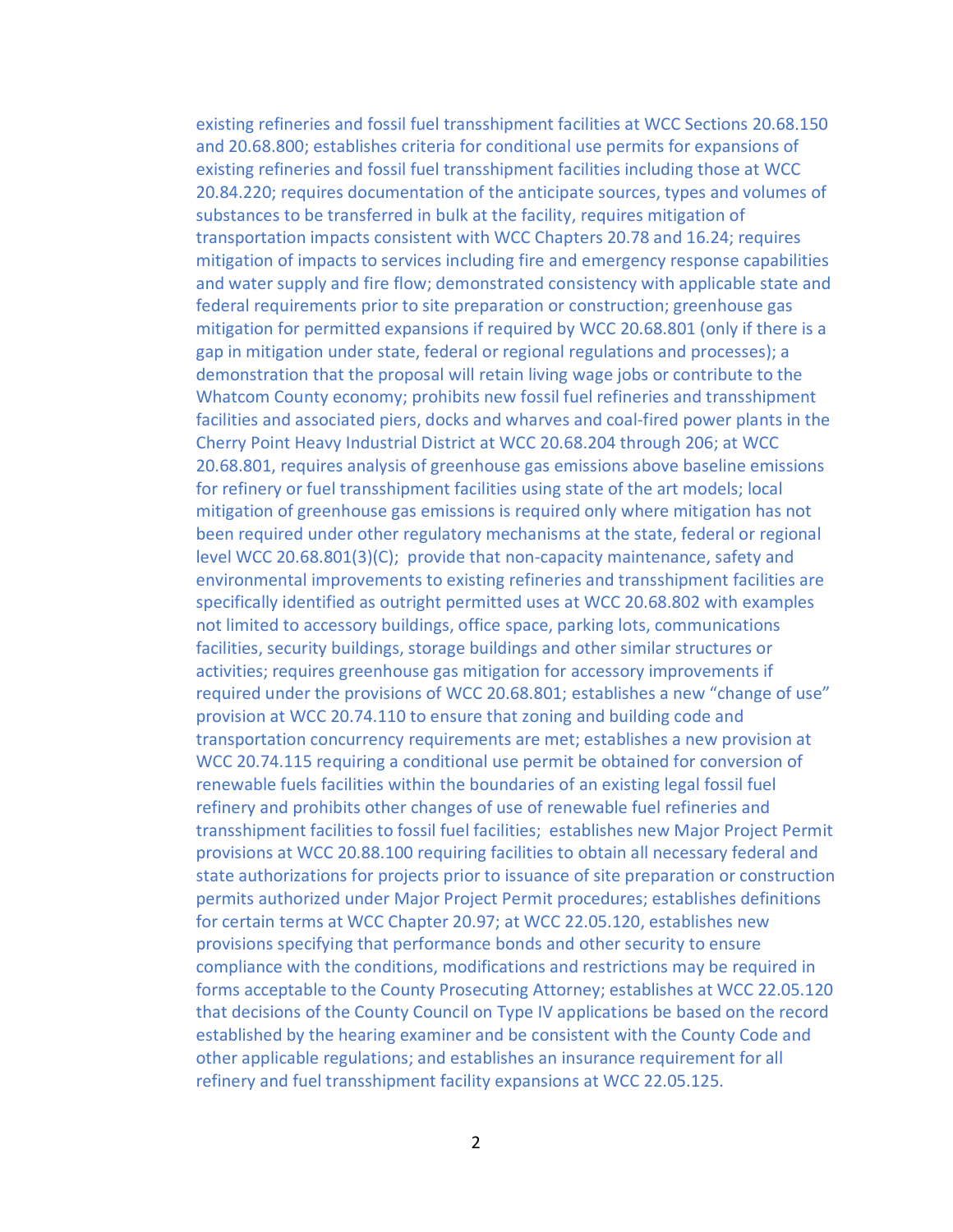• **New State Environmental Policy Act provisions and procedures** are established in WCC Chapter 16.08 which include the following: at WCC 16.08.090, establishes a new "Worksheet for Fossil and Renewable Fuel Facilities" be provided to evaluate air and climate impacts of fossil and renewable fuel facility applications to supplement the required SEPA Checklist pursuant to WAC 197-11-906(1)(c); at WCC 16.08.160E, adds provisions allowing the county to defer to other state, federal and regional agencies for SEPA mitigation unless there is an unanticipated gap making such mitigation inadequate; at WCC 16.08.160F1, establishes new air quality and climate SEPA policies recognizing the impacts of climate change and air pollution and requiring analysis of greenhouse gas emissions and providing authority for mitigation of projects pursuant to the provisions contained in SEPA; at WCC 16.08.160F2, establishes new SEPA policies related to plants and animals and stating the County's policy to minimize or prevent loss of fish and wildlife habitat that have substantial ecological, educational and economic value and recognizing the importance of consistency with federal and state laws regarding water quality, endangered species act requirements and tribal treaty rights.

#### 2. **Major Elements of Planning Commission Draft:**

- **Recommendations from the Planning Commission regarding proposed Comprehensive Plan Amendments** include amended language in Policy 2CC-17 that reflect the Planning Commission's desire that greenhouse gas analysis and mitigation requirements reside in the SEPA process rather than in the land use code and to amend the policy to "Allow existing operations or maintenance of existing fossil-fuel related facilities operating as of 2020"; addition of a new Comprehensive Plan Policy 2CC-18 that states that the intent of the County is to allow the on-going operation, maintenance and repair of existing facilities, modifications designed to comply with adoption and implementation of new product standards and fuel standards, operational safety and site safety improvements environmental improvements, and regulatory compliance projects; and replacement of Policy 2CC-18 from the County Council draft to reflect the intention of the Planning Commission that renewable fuel refineries and transshipment facilities be outright permitted uses rather than conditional uses.
- **Planning Commission Recommendations for Modifications to land use code provisions proposed by the County Council in Resolution 2019-037 include**: recommend removing language at WCC 20.66.204 referring to existing refineries as none exist in the Light Impact Industrial Zone; remove language at WCC 20.66.054(3) and replace with expanded permitted use provisions at WCC 20.68.068 to reflect public comments to make it clearer what types of accessory uses, maintenance, environmental improvements, safety improvements and other uses may be modified without requiring conditional use approval; recommend adding renewable fuel refineries and renewable fuel transshipment facilities to the permitted use list at WCC 20.68.070; recommend adding language at WCC 20.68.071 providing that expansions of existing renewable fuel refineries and renewable fuel transshipment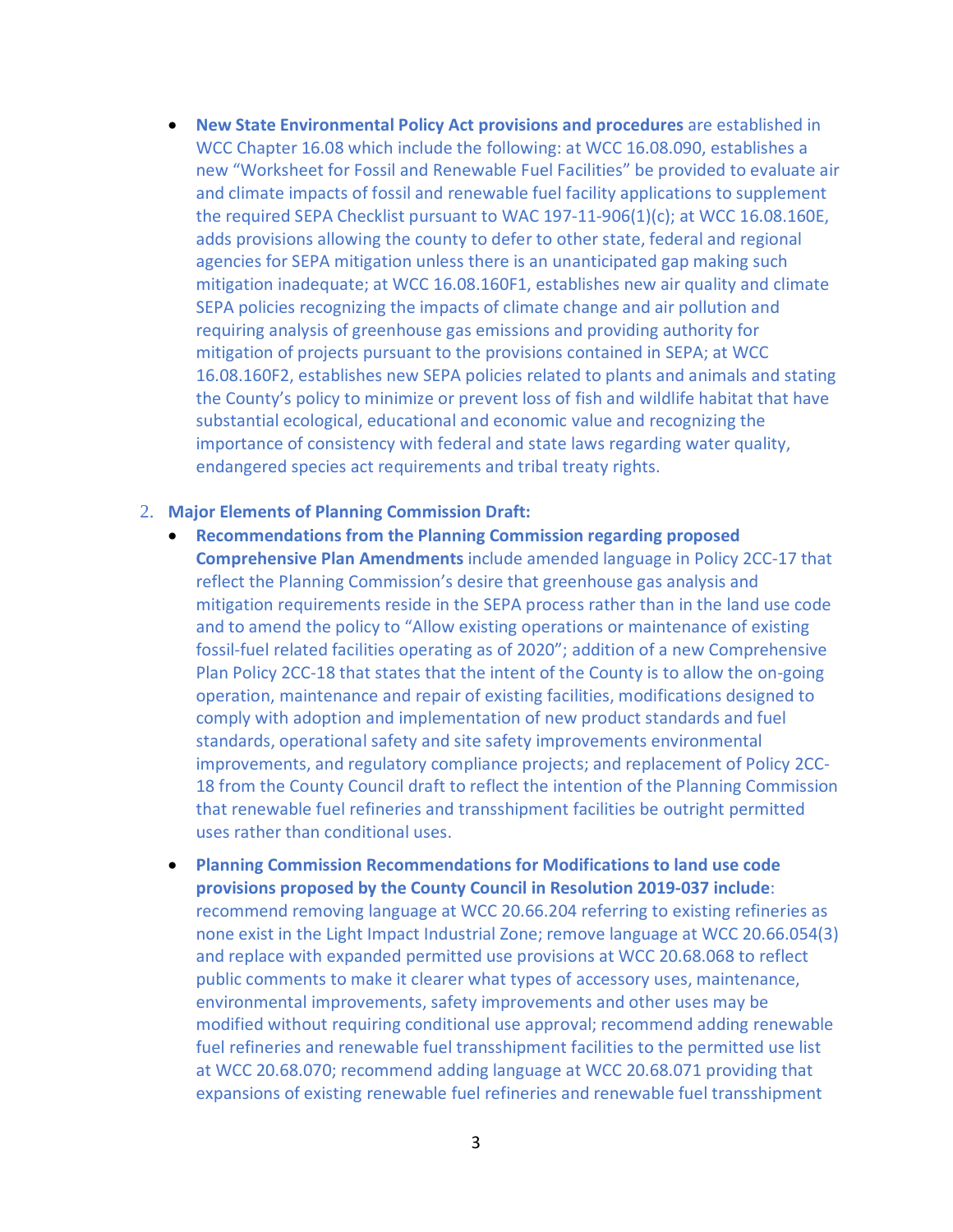facilities should be treated as permitted uses not requiring conditional use permit approval; recommend modifications at WCC 20.68.153 to conditional use permit requirements for expansion of existing fossil fuel refineries and transshipment facilities to set a threshold for requiring a conditional use permit only for cumulative expansions increasing distillation capacity or transshipment capacity by 10,000 barrels (or 420,000 gallons) per day or increases fossil fuel tank storage capacity by more than 200,000 barrels (or 8,400,000 gallons) for the transshipment of fossil fuels outside of Whatcom County without value added processing; recommendation at WCC 20.68.153 that the baseline for determining the cumulative increases triggering a conditional use permit requirement be reset if a conditional use permit has been obtained; recommend removal of language in the conditional use permit criteria contained at WCC 20.68.153(3) that the "sources" of raw materials be identified; recommend that the conditional use permit criteria at WCC 20.68.153(7) be removed as the Commission considered the criteria at 20.68.153(9) as adequate to address federal and state permitting requirements; recommend removing the criteria at WCC 20.68.153(11) to demonstrate retention or creation of living wage jobs; recommend removing provisions at WCC 20.68.159 requiring a conditional use permit for new renewable fuel refineries or transshipment facilities; recommend at WCC 20.68.204 that language regarding "primary manufacturing of products thereof" be removed as fossil fuel refineries are a defined term at WCC 20.97.160.4 and the language is deemed unnecessary; recommend that the zoning code revisions at WCC 20.68.800 regarding quantification and mitigation of greenhouse gases be removed and that greenhouse gas review and mitigation be conducted as part of the SEPA analysis for projects instead; recommend removing the provisions at WCC 20.68.802 as those provisions have been recommended to be contained in the permitted use section of the Heavy Impact Industrial Zoning District for consistency with other sections of the Code and to reflect public comments; recommend adding language at WCC 20.74.055 to reflect that prohibited uses in the Cherry Point Industrial District should be consistent with both the provisions of the Light Industrial District and the Heavy Industrial District; recommend removal of "change of use" provisions at WCC 20.74.110 from the County Council draft; recommend modifications to language proposed at WCC 20.88.210 and 215 to refer "major project permit" rather than "master plan" to reflect that the provisions of those sections should apply to the entire permit rather than to just the master plan; recommend removal of the definition of "Facility Emissions" from WCC 20.97.124.1 as the Planning Commission has recommended the greenhouse gas provisions be moved to the SEPA requirements and the term would no longer be used in the Zoning Code; recommend expanding the proposed definition of "Fossil Fuels" at WCC 20.97.160.2 to include "crude oil" to be clearer and consistent with other sections of the amendments; recommend adding "or Renewable" to WCC 20.97.160.3 to be consistent with the title of the section; recommends that the definition of "Fossil Fuel Refinery Capacity" at WCC 20.97.160.4 be removed as unnecessary; recommends deleting the definition of "Living Wage" from the definitions at WCC 20.97.202 to be consistent with their recommendation that living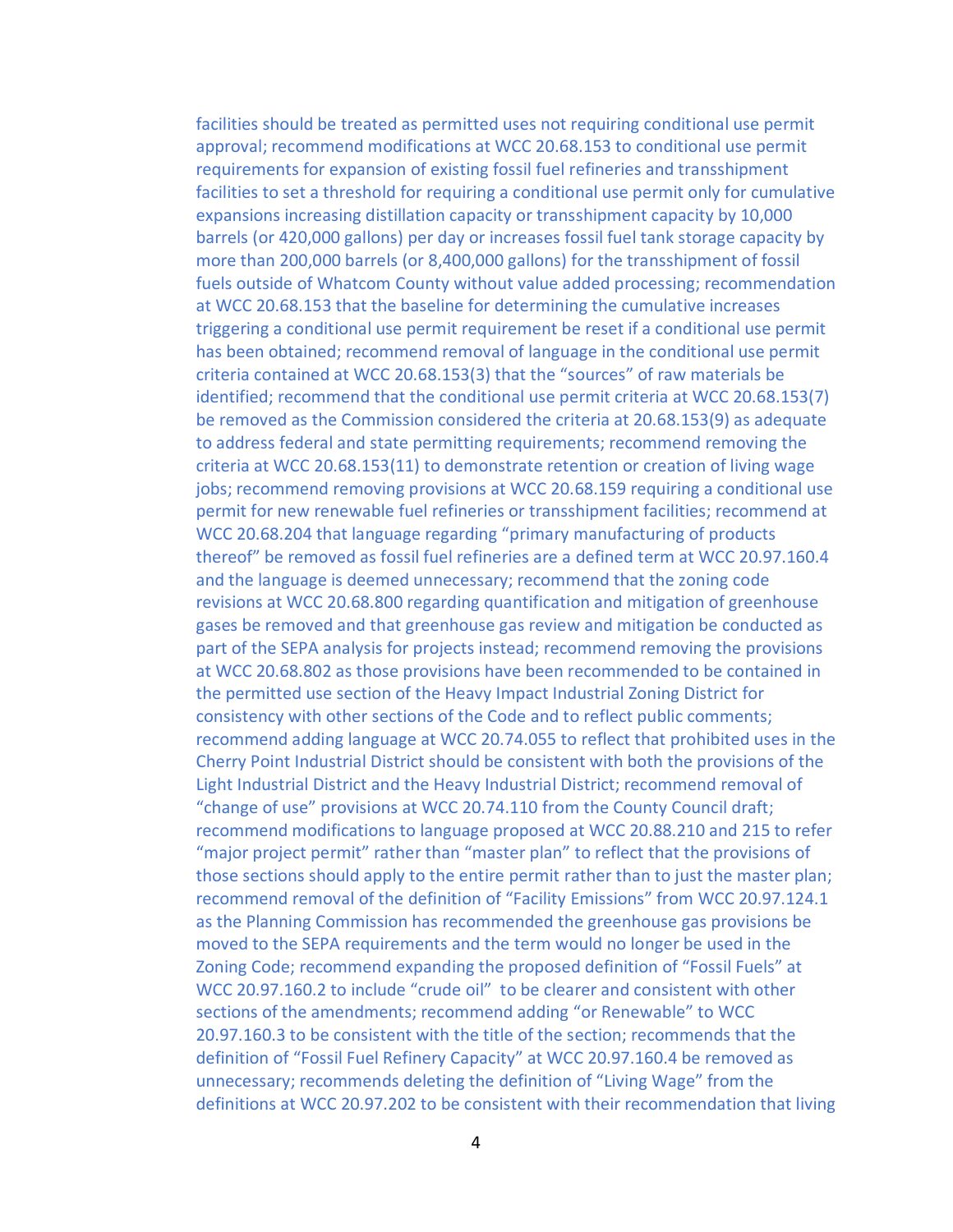wage job retention and creation be removed from conditional use criteria; recommend adding a new definition of "Maximum Atmospheric Crude Distillation Capacity" at WCC 20.97.230 to be consistent with the Commission's recommendation at WCC 20.68.153; recommends that the definition of "Renewable diesel" be modified to exclude the date of the applicable federal regulation in recognition of the fact that federal regulations may be revised over time; at WCC 20.97.425.1, recommend that the definition of "Small Fossil or Renewable Fuel Storage and Distribution Facilities" include "buildings" in addition to equipment; and recommend that WCC 22.05.125 be simplified to merely require permit applicants provide proof of insurance naming Whatcom County as an additional insured

• **Planning Commission Recommendations for Modifications to State Environmental Policy Act provisions** include the following: changes to the language in the SEPA environmental checklist requirements at WCC 16.08.090 to reflect the process for development of the required supplemental SEPA worksheet for evaluating greenhouse gas emissions for fossil and renewable fuel facilities to include a commitment that the SEPA Responsible Official will consult with the Planning Commission when preparing or updating the worksheet; amendments to the language at WCC 16.08.160E to more closely align with language in the state SEPA Rules regarding consultation with and deferral to other agencies' SEPA mitigation decisions; language changes at WCC 16.08.160F to reflect that the Washington Department of Ecology has jurisdiction over PSD permits and to change "criteria pollutants" to just "air pollutants"; changes to the language in WCC 16.08.160F(1)(b) to reflect the Planning Commission's desire to place requirements for greenhouse gas analysis in the SEPA provisions and remove them from land use code requirements;

#### *(See Page 5 of 20 - SEPA Environmental Checklist)*

#### *B. Environmental Elements*

#### 2 Air.

#### c. Proposed measures to reduce or control emissions or other impacts to air, if any:

One intent of the code revisions is to ensure that greenhouse gas and air emissions have been mitigated through state, federal or regional greenhouse gas mitigation regulations of other agencies such as the Department of Ecology or the Northwest Clean Air Agency or by Whatcom County. These federal, state, and regional agencies currently have jurisdiction to regulate air emissions through permitting programs and other authorities granted under the Washington Clean Air Act at RCW 70.94. The County Council draft of the regulations includes both SEPA policies and Zoning Code provisions to backstop the authorities of state, federal and regional air regulations but provides for deference to those agencies where they have provided comprehensive mitigation. The Planning Commission draft recommendations are to take the greenhouse gas quantification and mitigation provisions from the Council draft out of the Zoning Code and rely on the SEPA review provisions. Both express the intent that the County should defer to other agencies with expertise where emissions have been effectively regulated

*-------------------------------------------------------------------------------------------------------------------------------*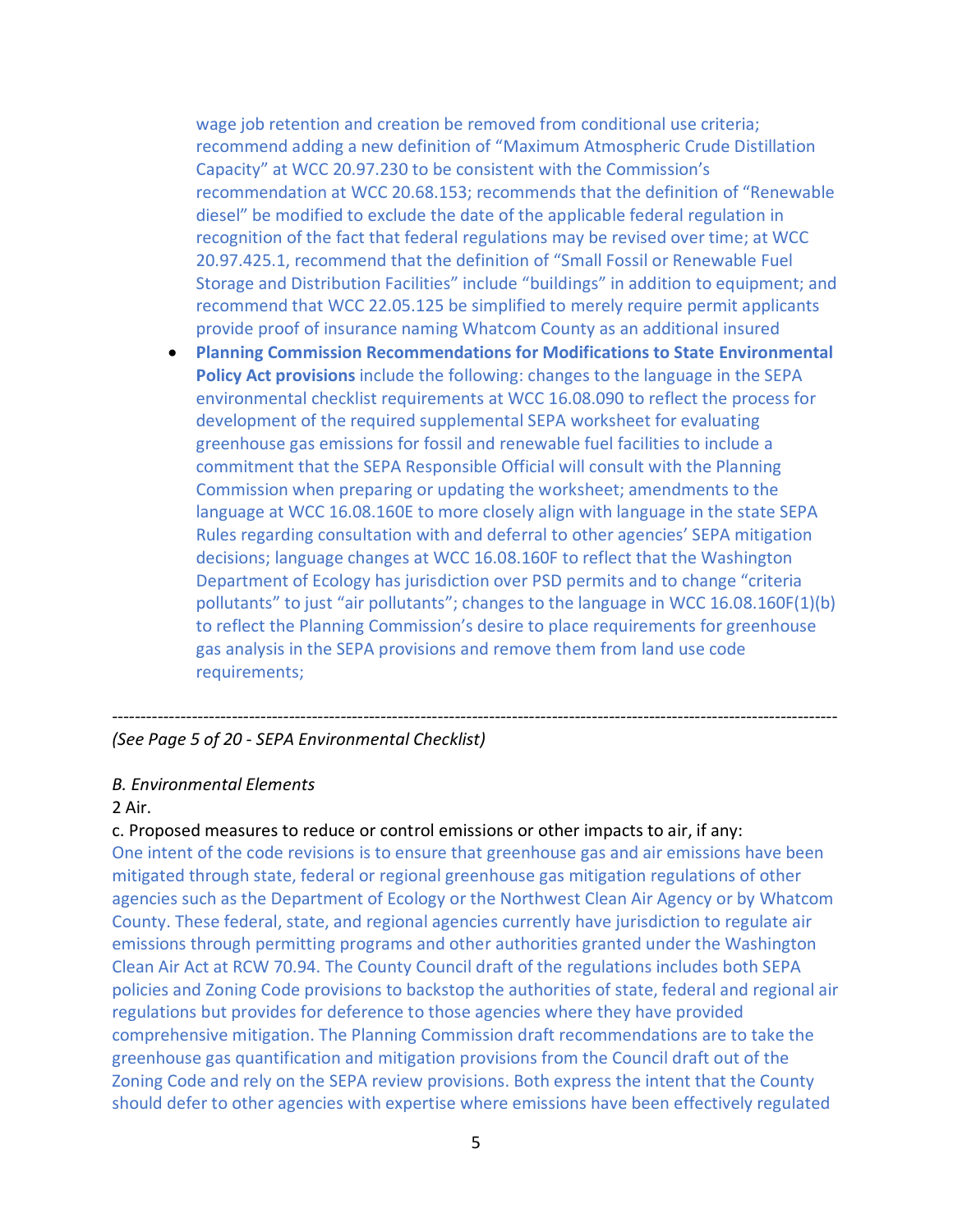and mitigated. However, the new provisions both provide mitigation authority for the County should there be a significant gap in the regulation and mitigation at the other levels of government.

Some commenters have suggested that the effect of the new regulations on existing refineries would create greenhouse gas emissions through "leakage". That is, they speculate that if the regulations prevent the current refineries and associated transshipment facilities from meeting demand for fuels that the fuels would be produced elsewhere by refineries that are not as modern or efficient as the existing Cherry Point refineries. This is highly speculative and is not the intent of the County with the proposed regulations. The proposed regulations explicitly recognize the existing refineries as outright permitted uses and provide for expansions to occur through a conditional use permit review and approval process. In addition, both the County Council draft and Planning Commission recommendations include provisions allowing outright permitted use status for safety, routine maintenance and other accessory improvements to continue. The Planning Commission recommendation includes a threshold for expansions of both existing refinery and transshipment facilities while the County Council draft merely requires a discretionary approval with mitigation prior to facility expansions beyond safety, routine maintenance and other accessory improvements. The creation of "leakage" emissions is not a probable consequence of the proposed action and is a remote and speculative consequence given that existing refineries continue as outright permitted uses, are allowed to do maintenance and safety and accessory improvements and may expand in the future either under the threshold proposed by the Planning Commission or if they meet proposed conditional use approval criteria.

*-------------------------------------------------------------------------------------------------------------------------------*

### *(See Page 10 of 20 - SEPA Environmental Checklist)*

- *B. Environmental Elements*
- 5. Animals

### d. Proposed measures to preserve or enhance wildlife, if any:

The revised code and SEPA proposals contain provisions to be consistent with the Washington State Department of Natural Resources' Cherry Point Aquatic Reserve Management Plan. The State Department of Natural Resources has also, by Order of the State Lands Commissioner, prohibited issuance of aquatic land leases for any new docks or piers outside of the footprint of existing structures. The new plan and code provisions therefore provide that new docks and piers in the Cherry Point Heavy Industrial District are prohibited uses. The revisions also require that state and federal regulatory requirements be met prior to issuance of site clearing or construction permit issuance. This is to ensure that project applicants demonstrate that they have received federal and state authorizations for consistency with federal and state permitting requirements. These include evaluations by those agencies regarding Endangered Species Act for listed species in the vicinity of Cherry Point, consistency with enforceable treaty fishing rights, the Magnuson Amendment regarding transport of fossil fuel shipments in Puget Sound and other regulatory requirements. Additional SEPA policies and code provisions regarding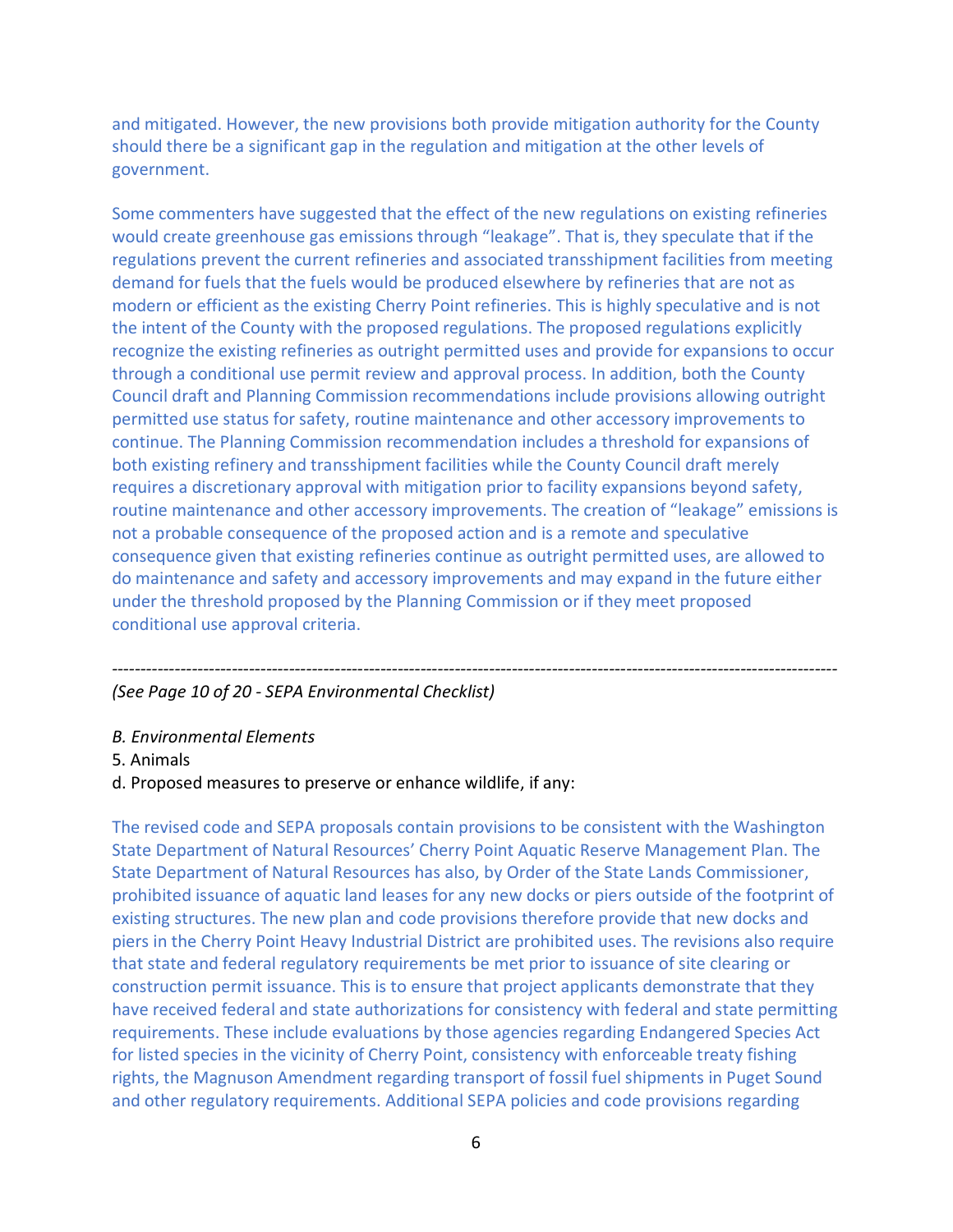protection of habitat and species should ensure environmental protection of animals is addressed for future land use activities authorized once the amendments are adopted.

*-------------------------------------------------------------------------------------------------------------------------------*

*(See Page 10 of 20 - SEPA Environmental Checklist)*

- *B. Environmental Elements*
- 6. Energy and Natural Resources

a. What kinds of energy (electric, natural gas, oil, wood stove, solar) will be used to meet the completed project's energy needs? Describe whether it will be used for heating, manufacturing, etc.

While this is a non-project action, the new provisions are directed, at least in part, at the existing and future of fuel production and transshipment from the Cherry Point Heavy Industrial Area. The revisions are intended to allow the existing fossil fuel refining and transshipment facilities to continue as outright permitted uses and to allow expansions of those facilities to occur through obtaining conditional use permit review and SEPA review. There are also a number of provisions allowing safety, maintenance and accessory uses to continue for existing facilities as outright permitted uses. The County Council and Planning Commission have considered a range of alternative approaches to the new regulations including the alternatives discussed in the attached report from Cascadia Law Group and have considered a range of comments on alternative treatments under the land use code received in public comments.

The County Council draft allows existing refinery and transshipment operations to continue as outright permitted uses but require conditional use permit review and approval for expansions beyond pre-existing production levels. The Planning Commission draft recommends an alternative under which the existing facilities would remain outright permitted uses and development would be allowed under a threshold for increases in maximum atmospheric distillation capacity of fossil fuels by more than 10,000 barrels per day (or 420,000 gallons per day). A new provision is also recommended by the Planning Commission to allow increases in tank capacity of by less than 200,000 barrels (8,400,000 gallons) without value added processing to be permitted outright where the County Council draft would require conditional use permit approval for all tank capacity expansions. Coal fired power plants are also now proposed to be a prohibited use as are additional piers and docks to be consistent with recent decisions of the Washington Department of Natural Resources to prohibit additional aquatic land leases in the Cherry Point Aquatic Reserve.

The County Council draft proposes that new renewable fuel refineries and transshipment facilities obtain a conditional use permit while the Planning Commission recommends that such facilities be outright permitted uses at Cherry Point. While both would allow new renewable fuel facilities to be established, the County Council draft would require discretionary review of new facilities under the County's conditional use permit processes. Under the existing Zoning Code, a Major Project Permit is required for either a permitted use or conditional use, if the criteria of WCC 20.88.120 are met (neither alternative would change this). Both alternatives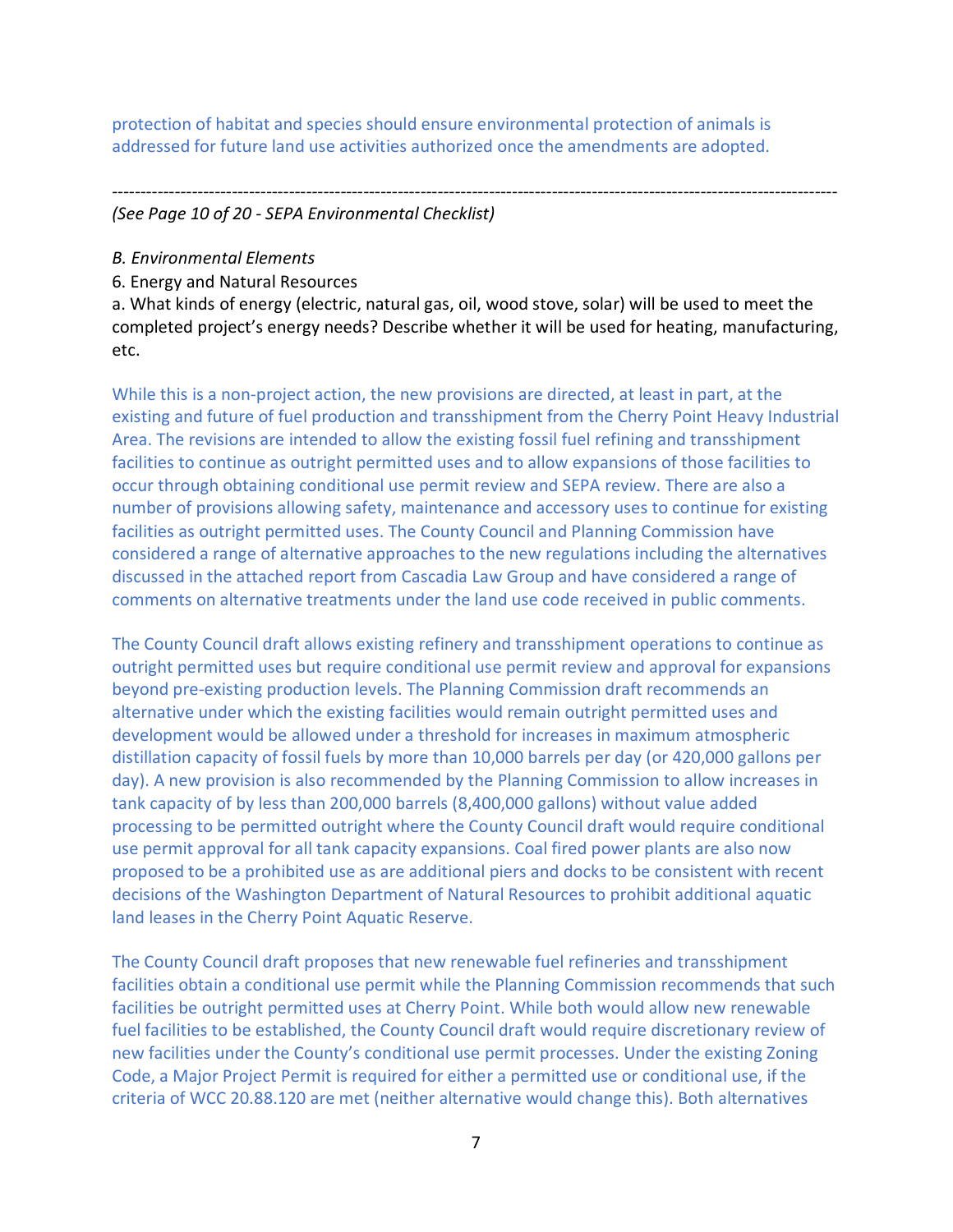would continue to receive reviews under SEPA as specific project proposals come before the county for permit review.

Under the most stringent of the alternatives, there are no probable significant adverse effects on energy supplies as the existing refineries are allowed to continue as outright permitted uses and may continue to expand with a discretionary review under the county's conditional use permit process. Renewable fuel facilities would be allowed as outright permitted uses under the Planning Commission recommendation but would also be allowed through the conditional use permit process under the County Council's draft proposal. Quantification and mitigation of greenhouse gas impacts from specific energy production projects may be required under SEPA review under either the Planning Commission or County Council drafts when mitigation is not accomplished under federal, state or regional reviews by entities such as the Washington Department of Ecology or the Northwest Clean Air Agency. The County Council draft would require quantification and mitigation of greenhouse gases under the zoning code provisions as well as SEPA provisions.

*------------------------------------------------------------------------------------------------------------------------------- (See Page 10 of 20 - SEPA Environmental Checklist)*

- *B. Environmental Elements*
- 6. Energy and Natural Resources

c. What kinds of energy conservation features are included in the plans of this proposal? List other proposed measures to reduce or control energy impacts, if any:

New zoning code provisions in the Council proposal require mitigation of greenhouse gas impacts from facilities that could be allowed through the conditional use/major project permit processes. The Planning Commission draft recommends removing the greenhouse gas quantification and mitigation provisions from the zoning code and rely on the SEPA review provisions. Both express the intent that the County should defer to other agencies with expertise where emissions have been effectively regulated and mitigated. However, the new provisions both provide mitigation authority for the County should there be a significant gap in the regulation and mitigation at the other levels of government.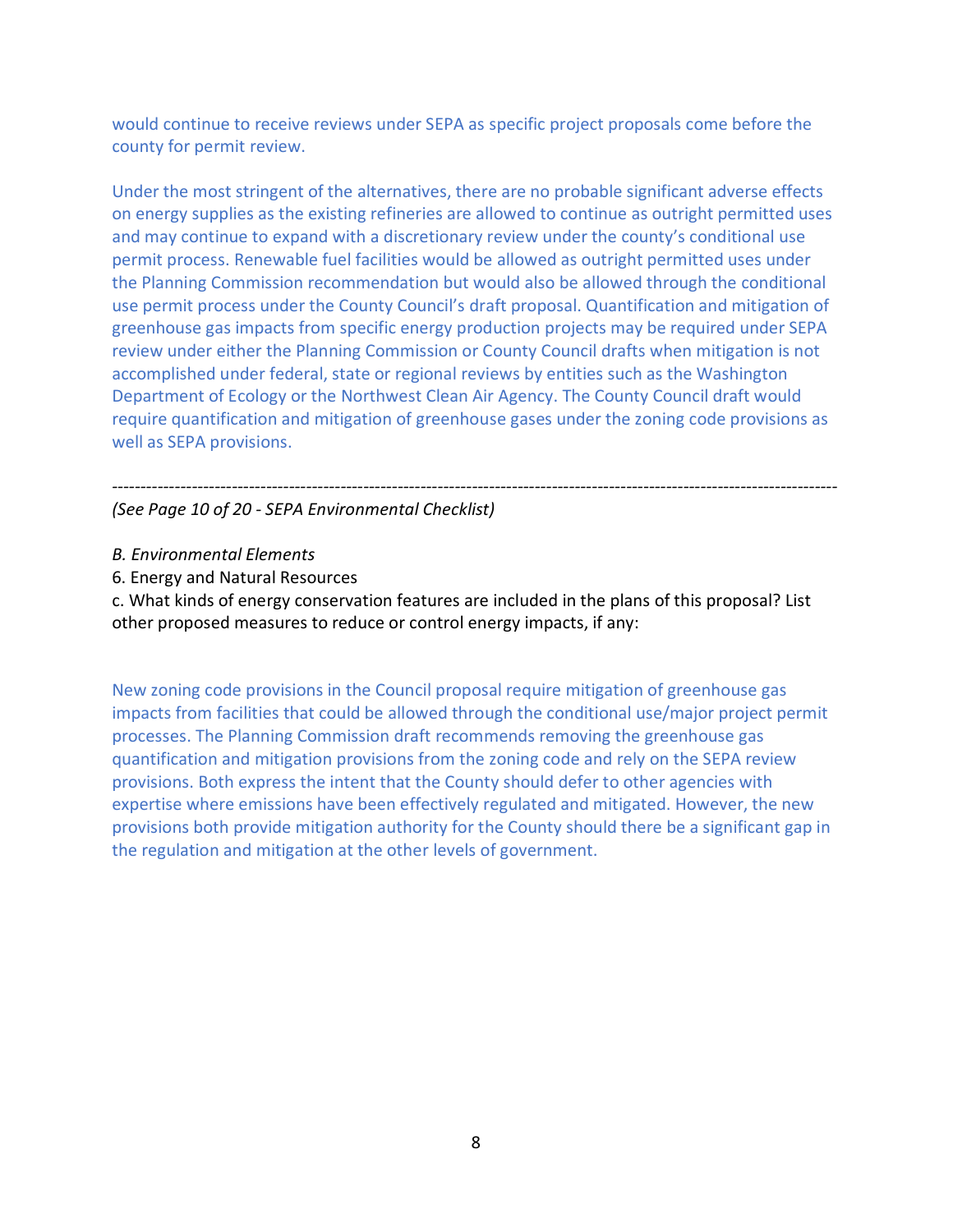#### *------------------------------------------------------------------------------------------------------------------------------- (See Page 10 of 20 - SEPA Environmental Checklist)*

### *B. Environmental Elements*

7. Environmental Health

a. Are there any environmental health hazards, including exposure to toxic chemicals, risk of fire and explosion, spill, or hazardous waste that could occur as a result of this proposal? If so, describe:

A principal intention of the County Council's proposed revisions is to protect human and environmental health by quantifying and evaluating the impacts of expansions of existing fossil fuel refining and transshipment facilities and prohibiting the establishment of entirely new fossil fuel refining and transshipment facilities. New fossil fuel refining and transshipment facilities create the potential for air and climate pollution, risks of fire, explosion and hazardous substance releases and the County Council has determined under its police power that the County has taken its fair share of the risks of such facilities. The Council proposal allows the existing facilities to expand with appropriate conditional use review and environmental mitigation. The lifecycle greenhouse gas emissions of these facilities and the products shipped to, processed and shipped out of the facilities are a significant component of the State of Washington and Whatcom County's greenhouse gas emissions. Emissions from transportation produce between 40 and 50 percent of the total greenhouse gas emissions in the state's inventory and the existing facilities are two of the four largest refineries in the state. The land use code and SEPA provisions in the proposal require the quantification and mitigation of the impacts of facility expansions but allow the facilities to continue as outright permitted uses and expand under a discretionary review process under the County Council option. The County Council has expressed its intention in the whereas clauses of Resolution 2019-037 that existing facilities be allowed to continue and prosper but that expansions of those facilities be required to demonstrate that the impacts have been quantified and addressed by state, federal or regional regulations. And if that can't be demonstrated, that the impacts be mitigated through the gap filling provisions of SEPA and the land use code. It is anticipated that for most facility expansions the existing federal state and regional regulations will be adequate. The County Council has also expressed through the Resolution that the county has accepted its fair share of fossil fuel refineries and fossil fuel transshipment facilities and that no completely new facilities be permitted at Cherry Point. In addition, the Council has proposed that no new coal fired power plants be established at Cherry Point. The County Council is exercising its police powers to protect human and environmental health by limiting the impacts on the County to those from existing facilities and to make sure that expansions of the existing facilities and permitting processes for establishment of new renewable fuel facilities demonstrate compatibility and mitigation of impacts through the discretionary processes available under SEPA and the conditional use permit review process. As discussed above, the Planning Commission recommendations would establish thresholds for expansion of existing fossil fuel refining facilities under which no conditional use permit would be required.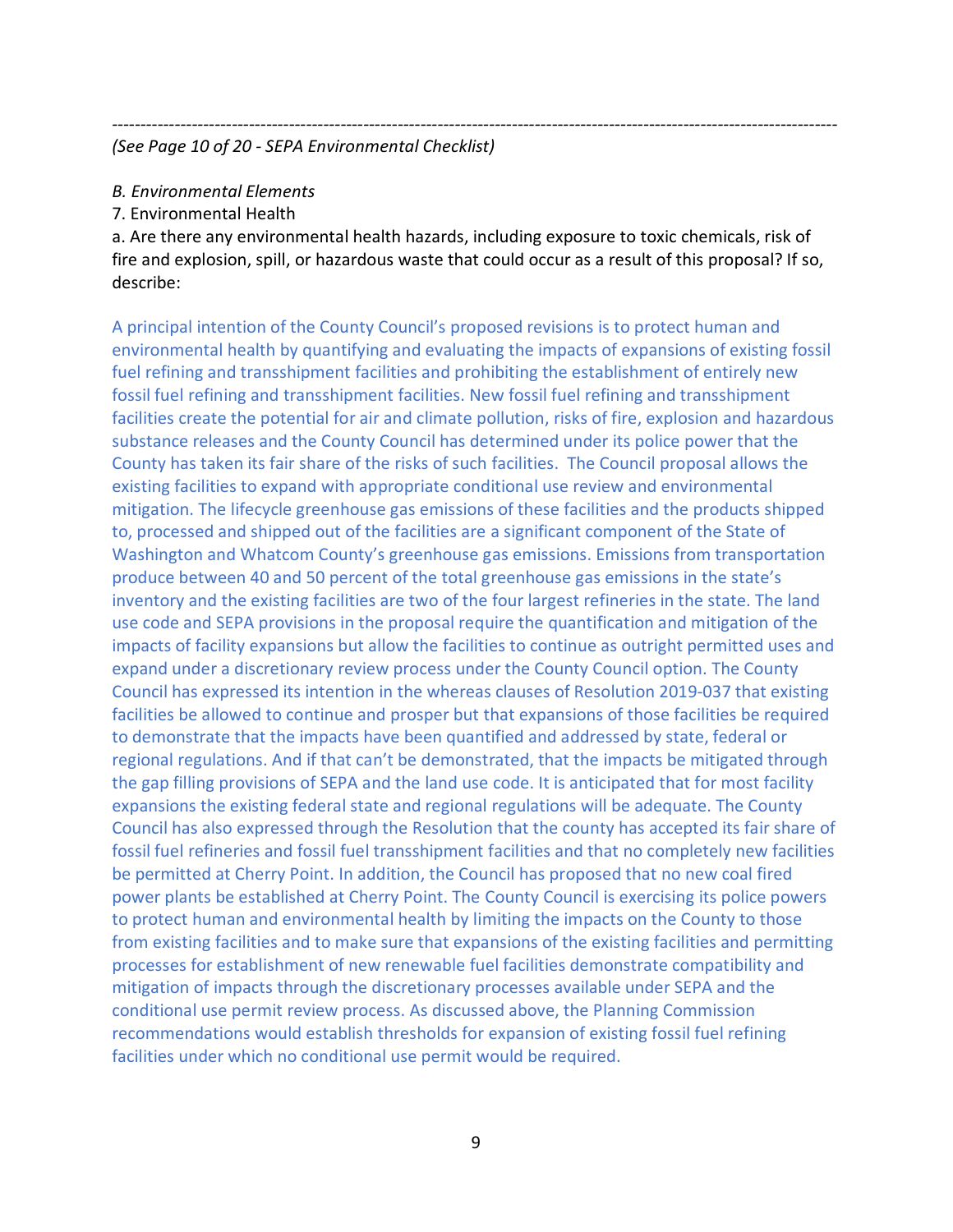*(See Page 13 of 20 - SEPA Environmental Checklist) B. Environmental Elements* 8. Land and Shoreline Use l. Proposed measures to ensure the proposal is compatible with existing and projected land uses and plans, if any:

New code provisions will require conditional use/major project permits for expansions of refinery capacity and storage. Permit review will address compatibility and impacts, and consistency with plans. In contrast to the Council proposal, the Planning Commission proposal allows for the expansion of existing renewable fuel refineries and renewable fuel transshipment facilities and new renewable fuel refineries and renewable fuel transshipment facilities as permitted uses not requiring conditional use permit approval, except that new piers, docks, or wharves are prohibited in the Cherry Point Industrial District (see proposed WCC 20.68.070).

*-------------------------------------------------------------------------------------------------------------------------------*

*------------------------------------------------------------------------------------------------------------------------------- (See Page 17 of 20 - SEPA Environmental Checklist)*

*B. Environmental Elements*

14. Transportation

g. Proposed measures to reduce or control transportation impacts, if any:

The proposed code amendments require consideration of transportation impacts and mitigation when individual projects are proposed. SEPA review and mitigation of specific project transportation impacts may be required and financial assurance (e.g. insurance) would be required under the new land use code provisions. The new provisions will also limit potential impacts from marine transportation on Cherry Point herring stocks, endangered salmon species and the Southern Resident Orca by prohibiting additional docks and piers to be consistent with the State Department of Natural Resources Cherry Point Aquatic Reserve Management Plan and recent decisions to prohibit further aquatic lands leases for such facilities.

*------------------------------------------------------------------------------------------------------------------------------- (See Page 19 of 20 - SEPA Environmental Checklist)*

*C. Supplemental Sheet for Non-Project Actions*

1. How would the proposal be likely to increase discharge to water; emissions to air; production, storage, or release of toxic or hazardous substances; or production of noise.

The Council's proposed zoning code amendments require reporting of emissions and mitigation above the baseline established at the time of permit. Local carbon offsets would be required or a fee in lieu of mitigation would be required which the County would use to provide local greenhouse gas mitigation projects. The County Council draft of the regulations includes both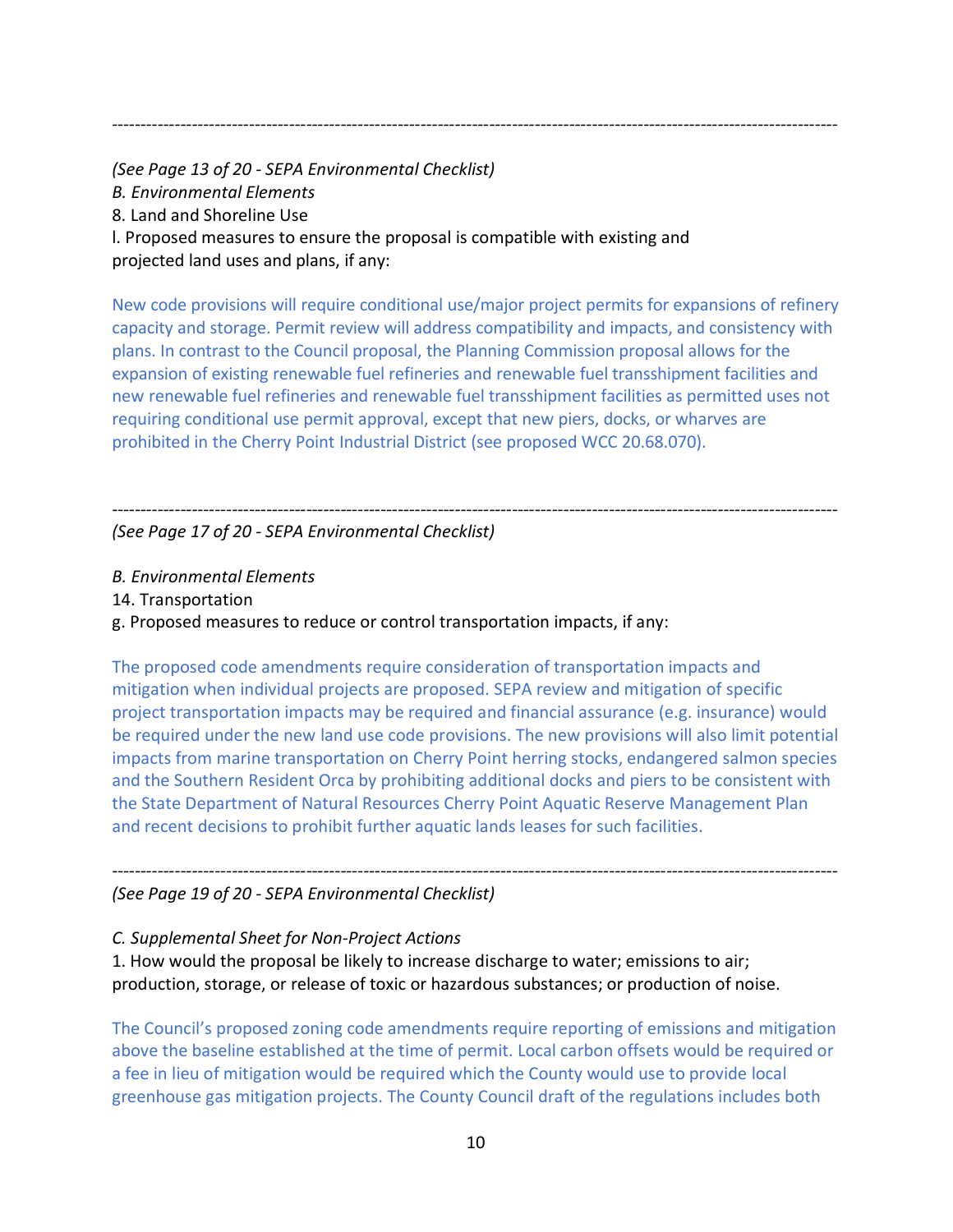SEPA policies and zoning code provisions to backstop the authorities of state, federal and regional air regulations but provides for deference to those agencies where they have provided comprehensive mitigation. The Planning Commission draft recommends removing the greenhouse gas quantification and mitigation provisions from the zoning code and rely on the SEPA review provisions. Both express the intent that the County should defer to other agencies with expertise where emissions have been effectively regulated and mitigated. However, the new provisions both provide mitigation authority for the County should there be a significant gap in the regulation and mitigation at the other levels of government.

#### *------------------------------------------------------------------------------------------------------------------------------- (See Page 19 of 20 - SEPA Environmental Checklist)*

- *C. Supplemental Sheet for Non-Project Actions*
- 2. How would the proposal be likely to affect plants, animals, fish, or marine life?

The proposed amendments would prohibit new fossil fuel refineries, new docks and piers and coal fired power plants within the Cherry Point Heavy Industrial Zone. This would eliminate the potential impacts on plants, animals, fish and marine life from such facilities. The amendments may also require the quantification and mitigation of air, climate and other impacts under SEPA and establish new substantive policies and procedures for ensuring impacts have been quantified for expansions of existing facilities. The proposal also includes language requiring a review of consistency with federal, state and regional permitting requirements to ensure that environmental impacts have been addressed under those processes. Additional SEPA policies are added to ensure that gaps in mitigation are filled if County officials determine that is necessary during individual project permitting reviews.

*-------------------------------------------------------------------------------------------------------------------------------*

### *(See Page 19 of 20 - SEPA Environmental Checklist)*

- *C. Supplemental Sheet for Non-Project Actions*
- 3. How would the proposal be likely to deplete energy or natural resources?

The proposed amendments would allow existing refineries to continue in operation and therefore there would be some continuing depletion of crude oil resources worldwide. Because the proposed amendments would allow both existing refineries to continue in operation and to expand under conditional use or Major Project Permit discretionary reviews it is not expected there would be any reduction in the ability to meet regional fuel production demands.

*-------------------------------------------------------------------------------------------------------------------------------*